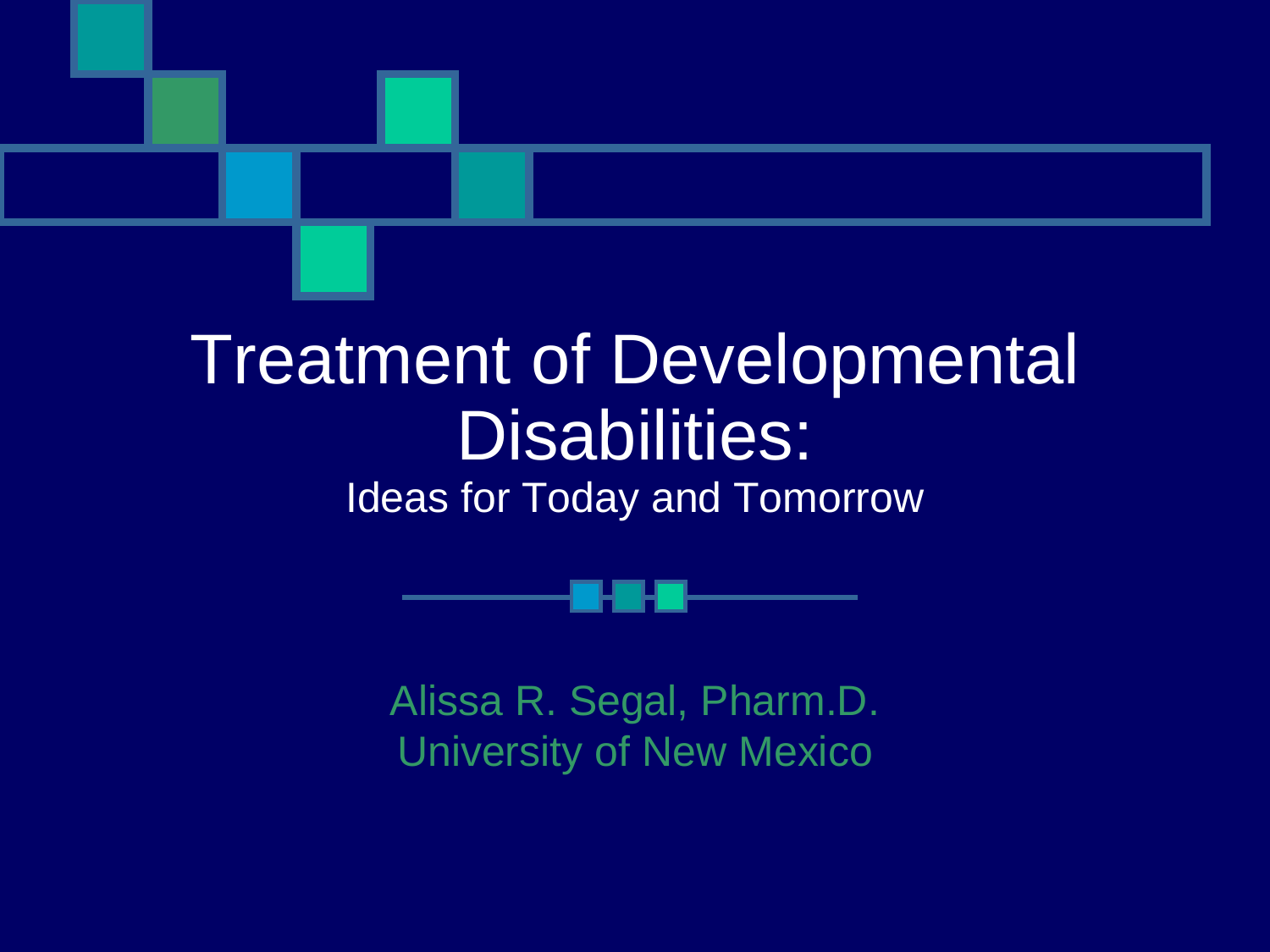### Background

- **Increased life expectancy**
- **Nedical, education, public health, and** technology advances
- If live past  $30$ 's, will survive to old age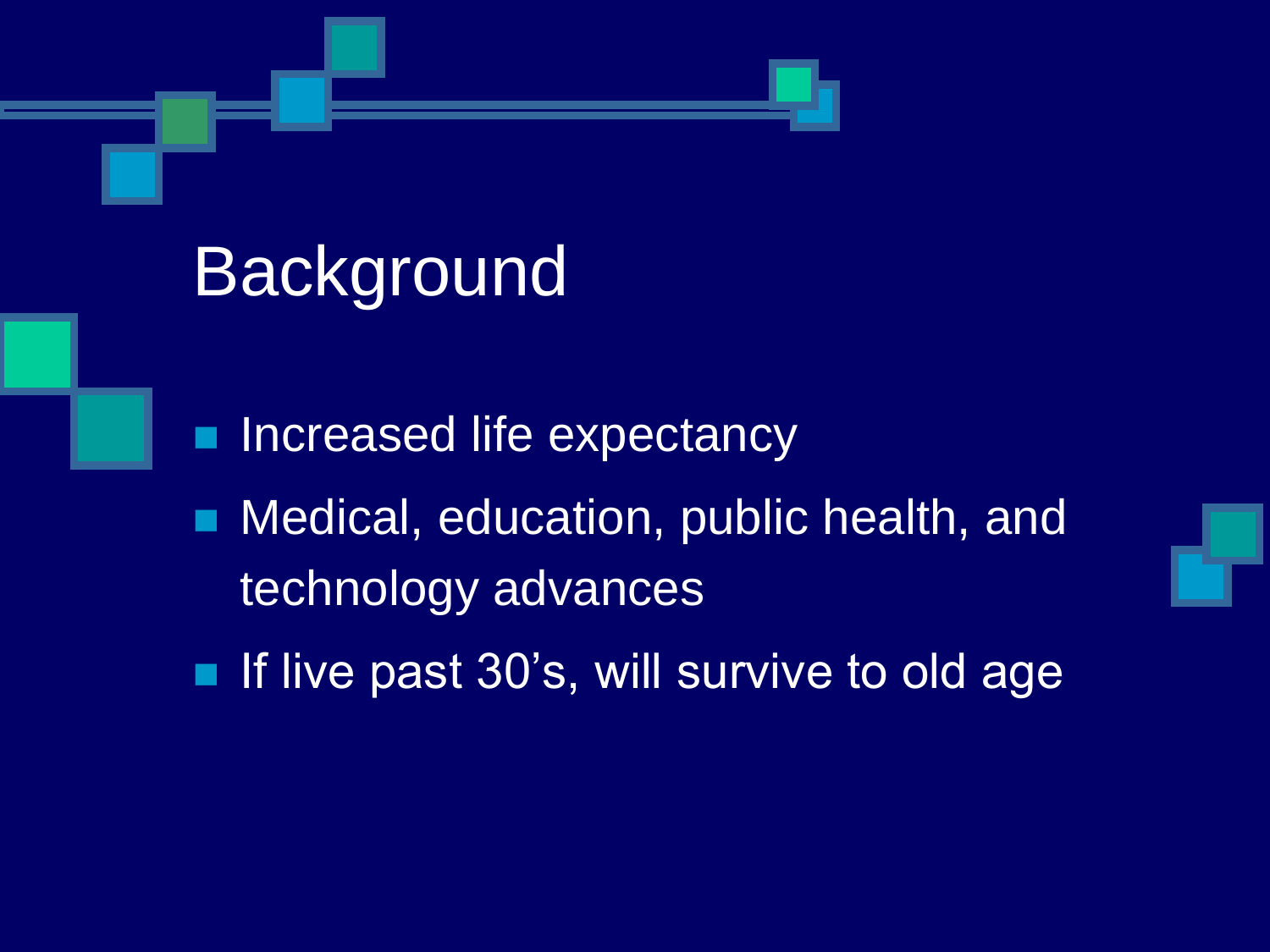### **Background**

- **Patients and caregivers of patients with** developmental disabilities require treatment for a variety of medical and psychological
- **Nonitoring the appropriateness of** therapy issues is facilitated by networks of health care providers supporting the patient and the caregivers.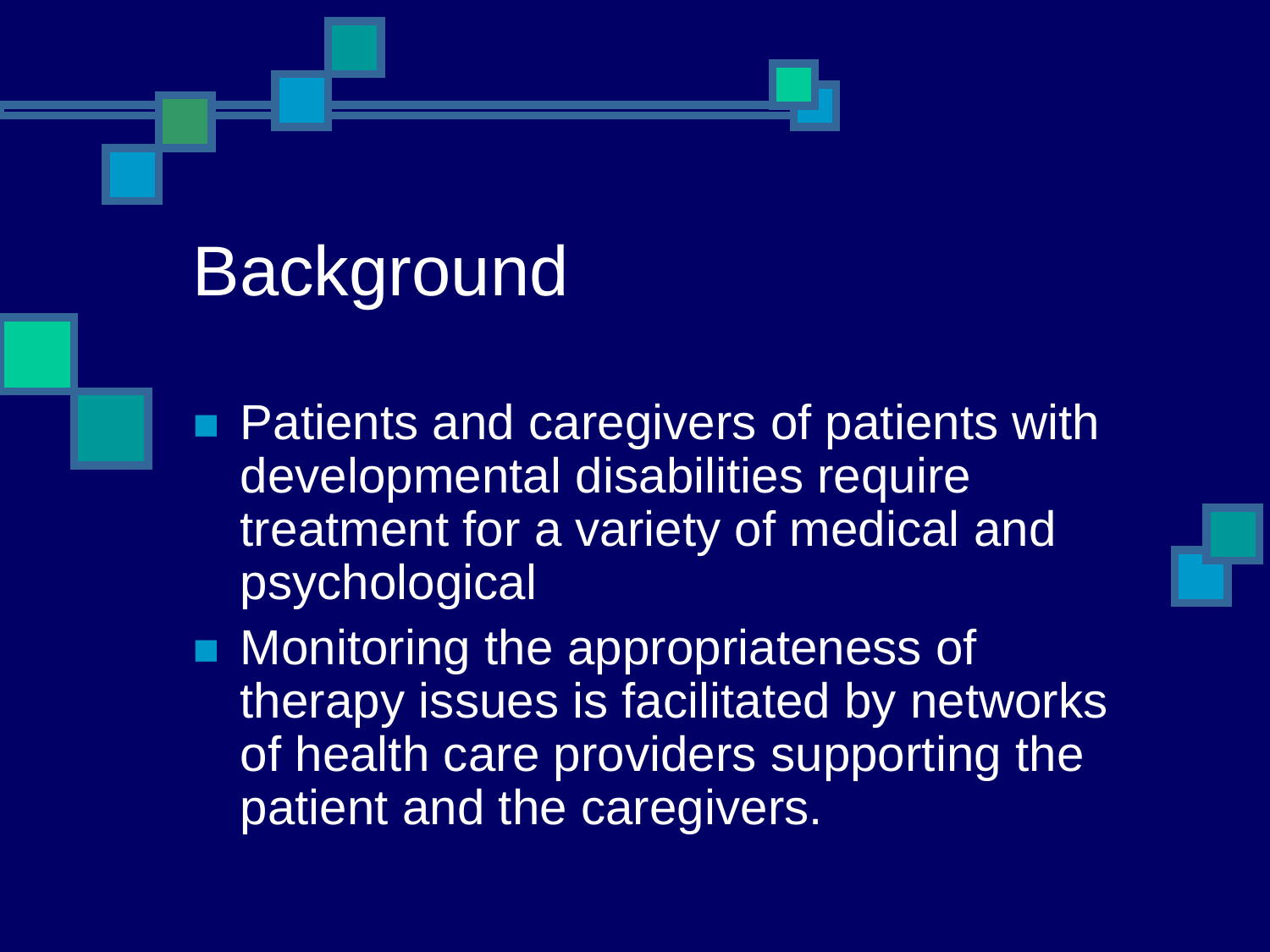# **Outline**

 Special Needs Clinic Lessons Learned **As DD patients age** ■ Understanding of the changes in their body **Implications on their therapy and care needs Drugs Interactions** ■ Monitoring **Resources**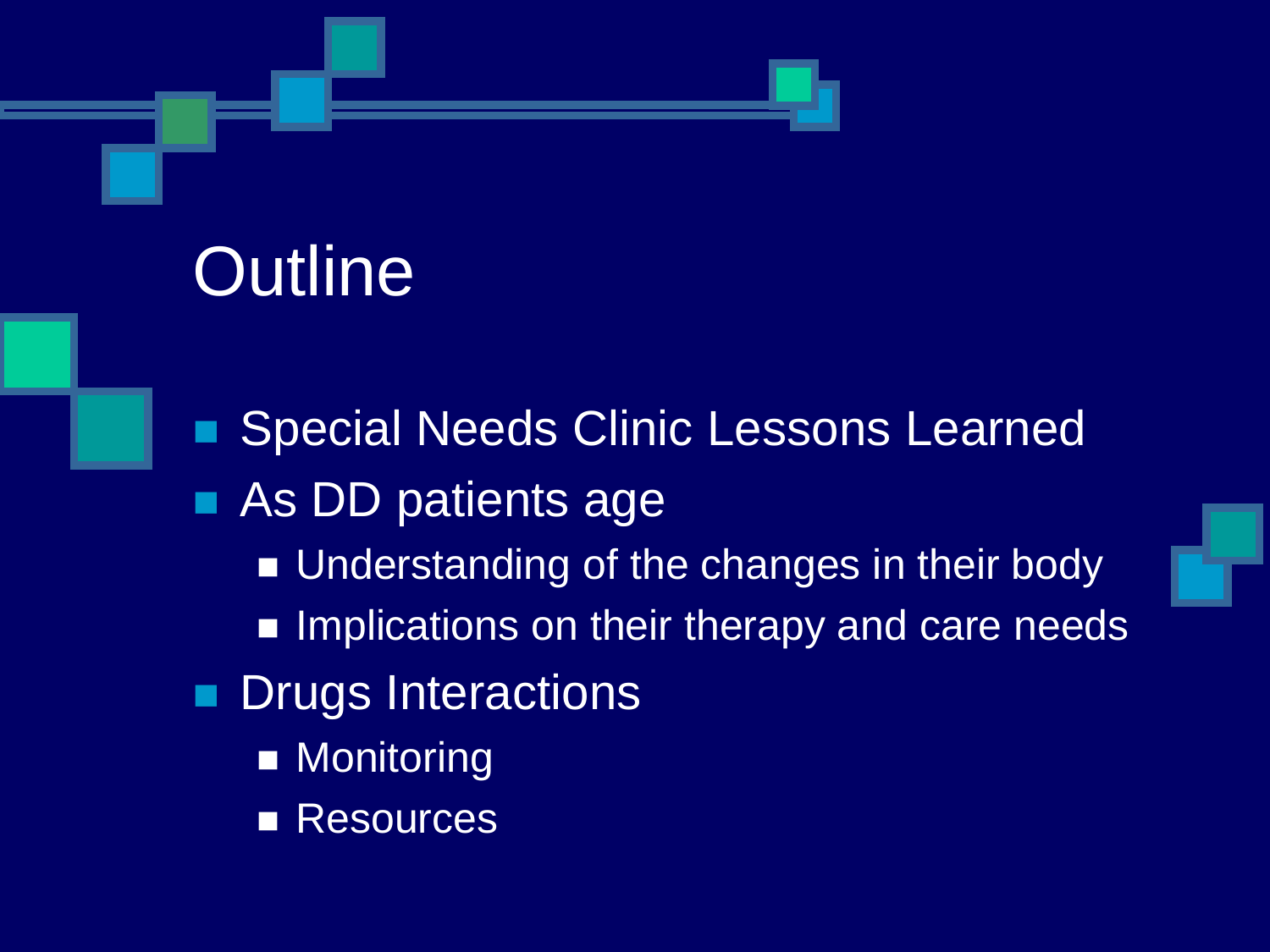#### Case Break

■ 30 yo moderate MR, Bipolar depression, Hypothyroidism

- **Medications:** 
	- **Lithium**
	- **Levothyroid**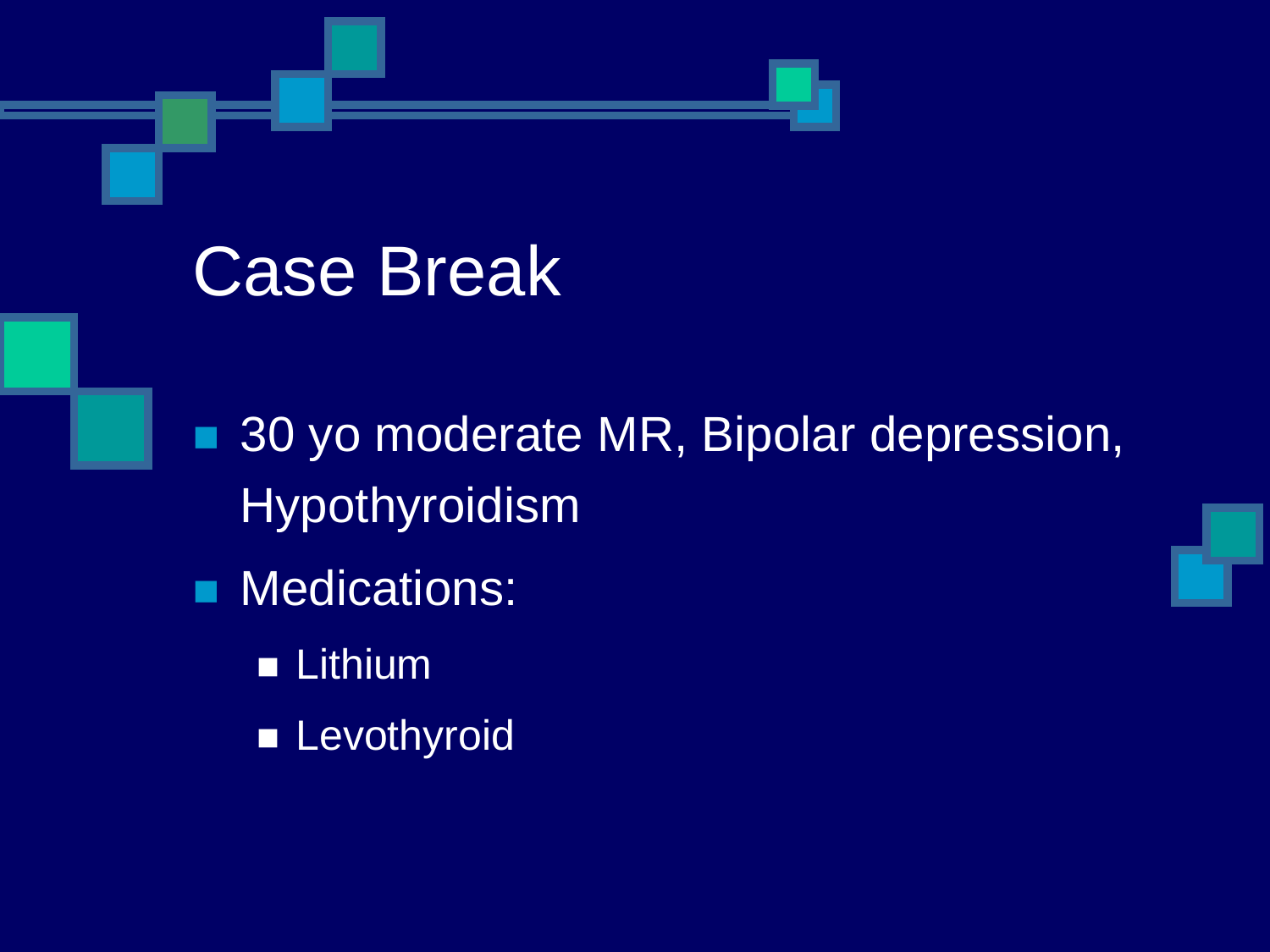#### As we age

- **Understand normal aging changes**
- **How changes impact treatments**
- **Additional health risks associated with** developmental disabilities
	- Functional decline @ 50 yo
	- **Mortality with severe impairments respiratory** infections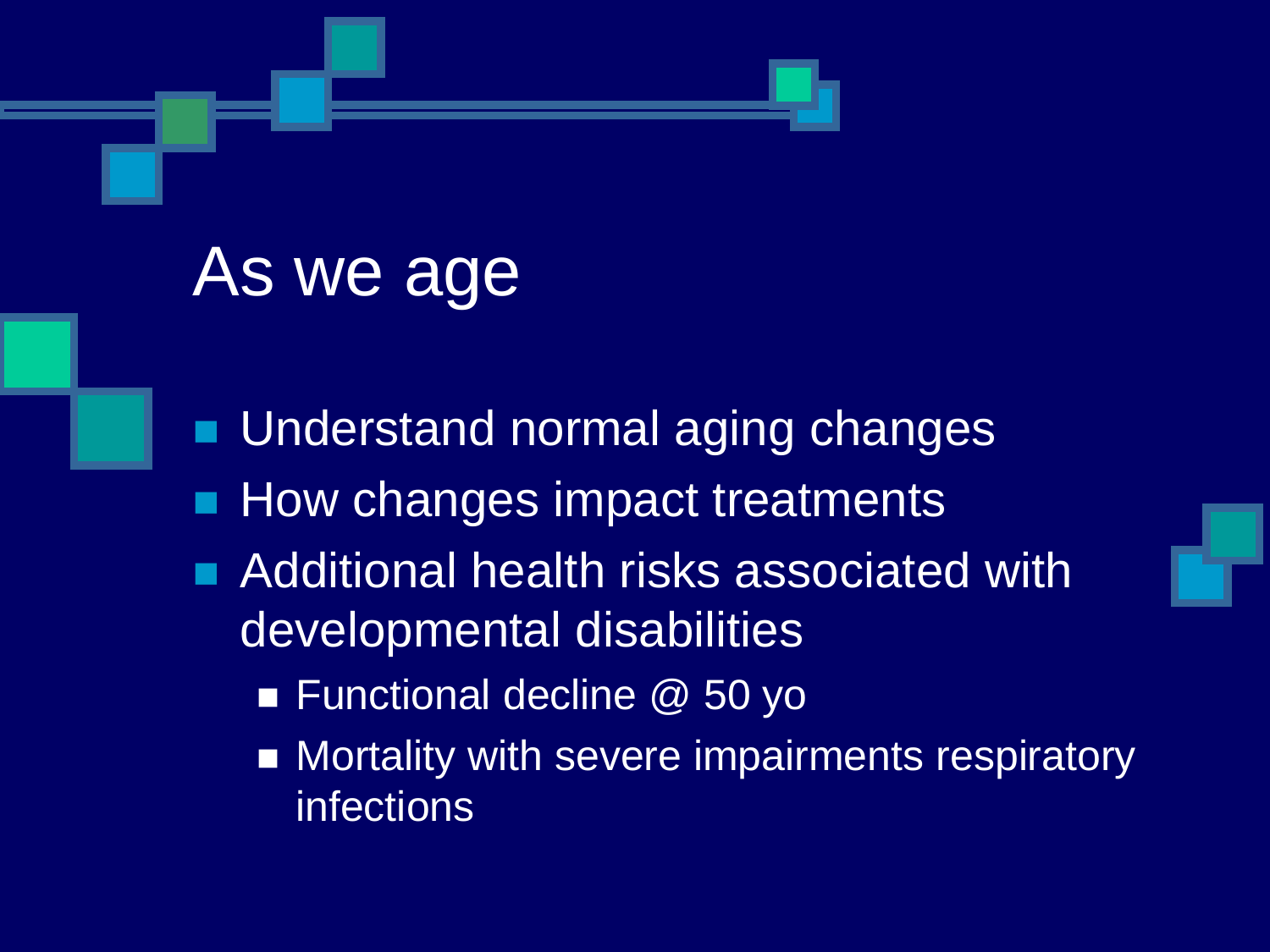### As we age – Renal Function

- **Declines with age at a consistent rate in** two-thirds of all persons.
- **Assessment is directly related to lean** muscle mass.
- **Drug Therapy** 
	- Excreted through the kidneys
	- **Low therapeutic index**
	- Lithium, Metformin, Diuretics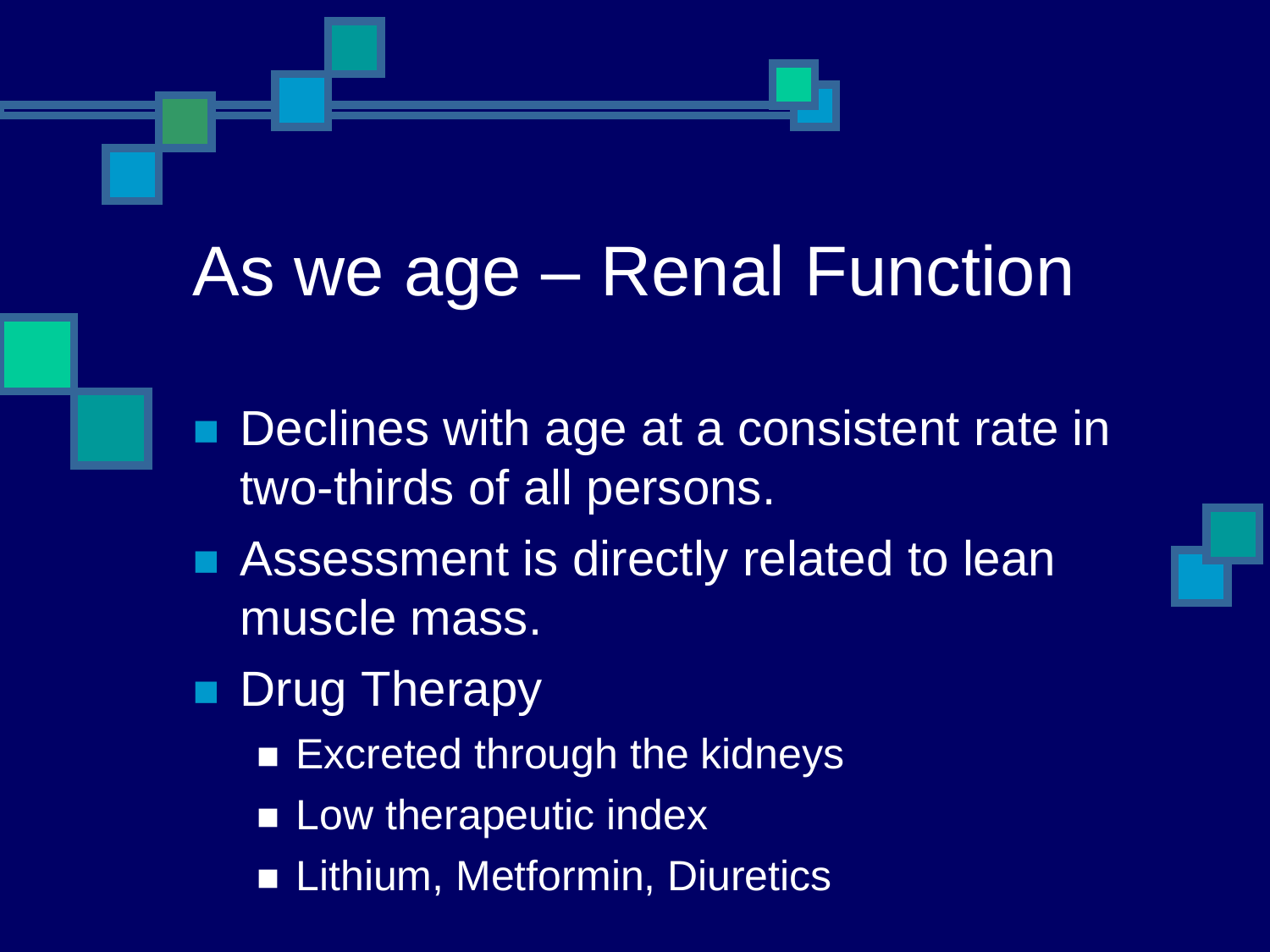### As We Age – Liver Function

 Decline is more variable No readily available or generalizable method of assessment **Many drugs are metabolized by the liver** ■ Increase the duration of the therapeutic effect ■ Accumulation of the drug, or drug metabolites **Anticoagulants, anticonvulsants and** benzodiazepines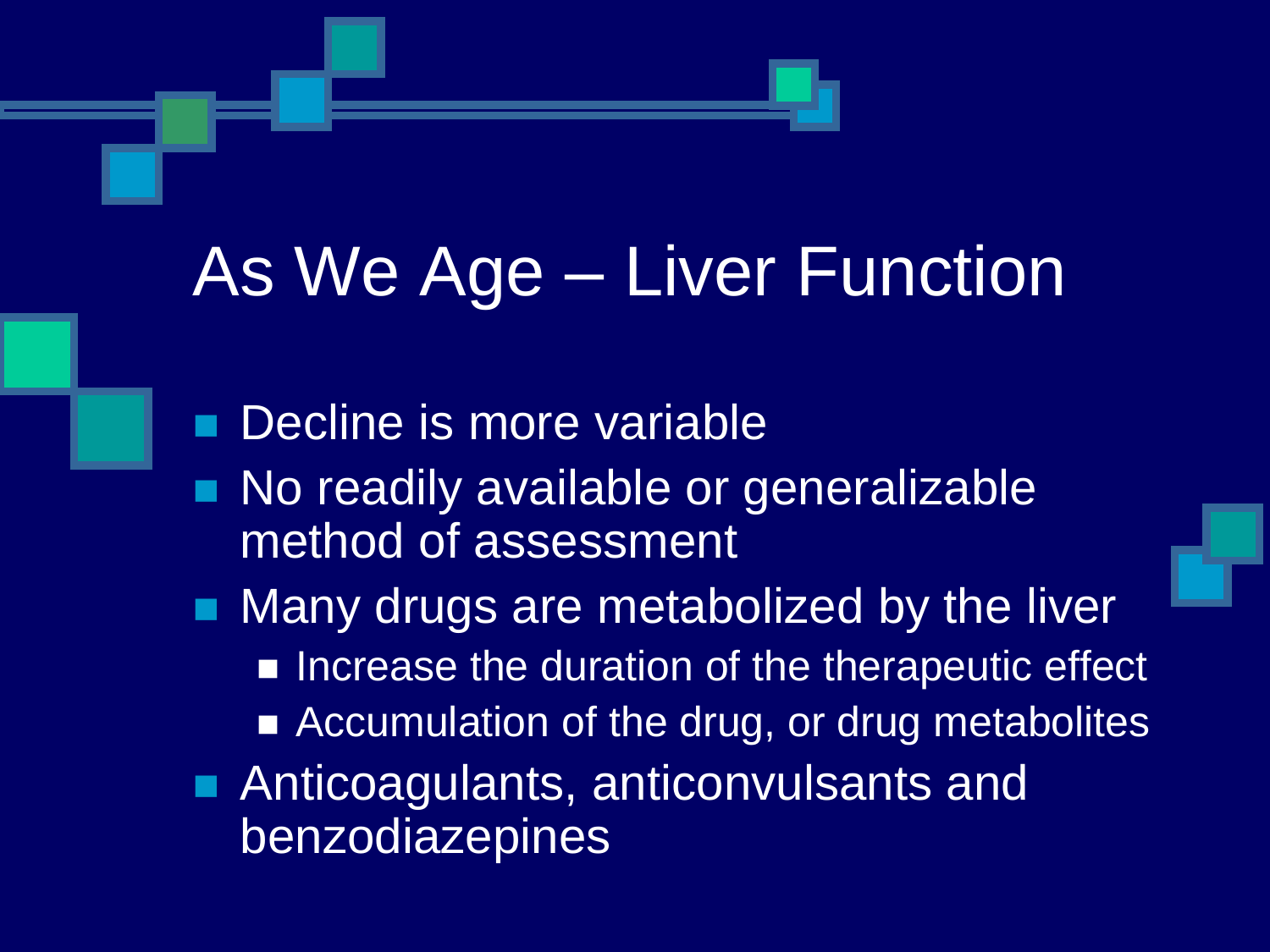#### Case Break

**42 yo male with mental status alteration PMH: severe MR and Lennox-Gastuat** syndrome **Nedication: Depakote** 

- **Normal liver function tests**
- **Elevated ammonia level**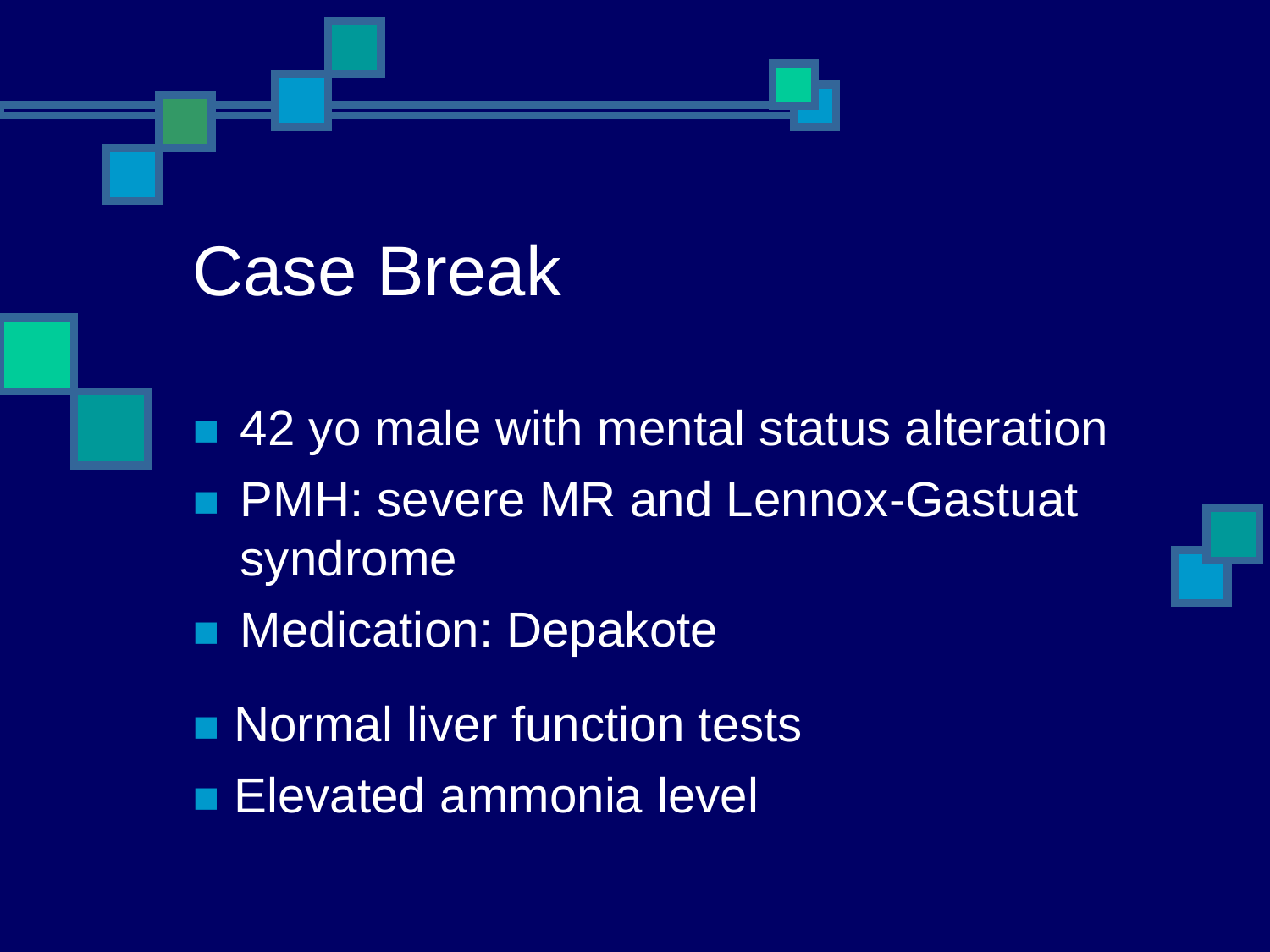■ Significant, but idiosyncratic changes Slowing movement **Reaction time Interrupted sleep patterns Increased sensitivity to the pharmacological** effects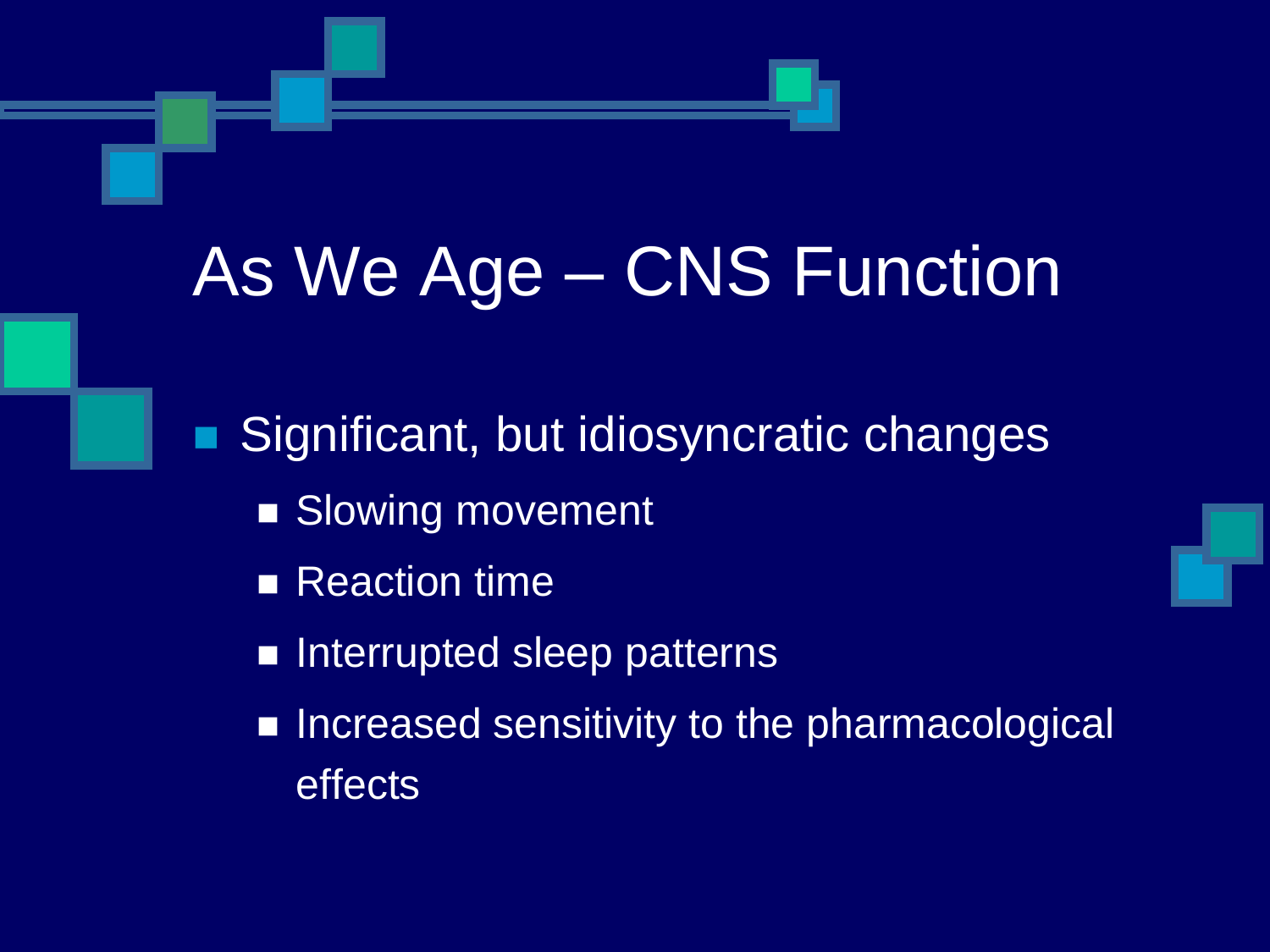- **Parkinson's disease**
- Seizure disorders
- **Alzheimer's disease**
- **Drugs with sedative effects** 
	- Increased risk for falls that result in fractures
	- **Additive effects**
	- Benzodiazepines, opioids, and non-steroidal anti-inflammatory medications (NSAIDs)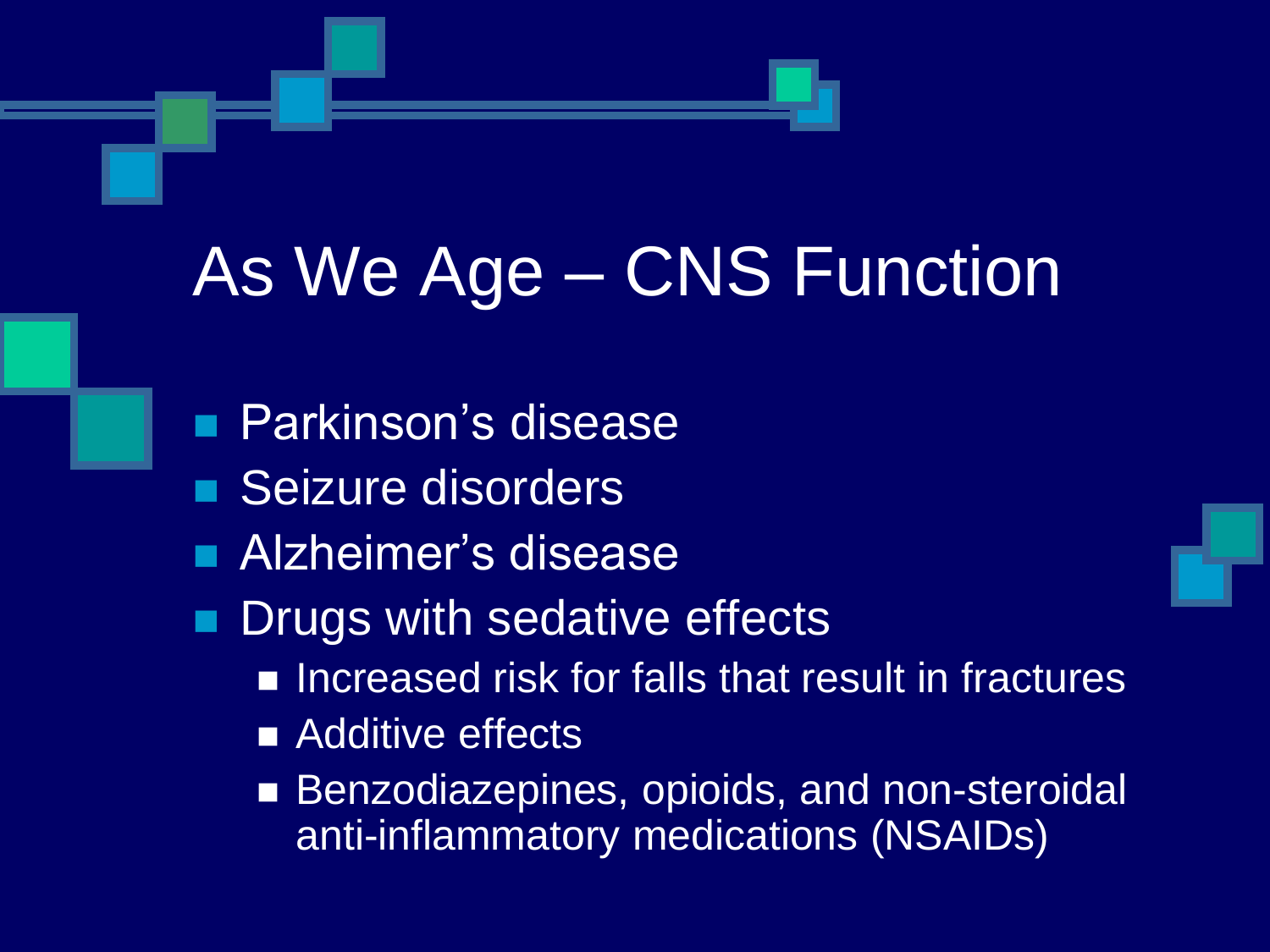#### Case Break

**Medications: zyrtec Haldol Benztropine Tylenol PM Ranitidine** ■ Senokot

Detrol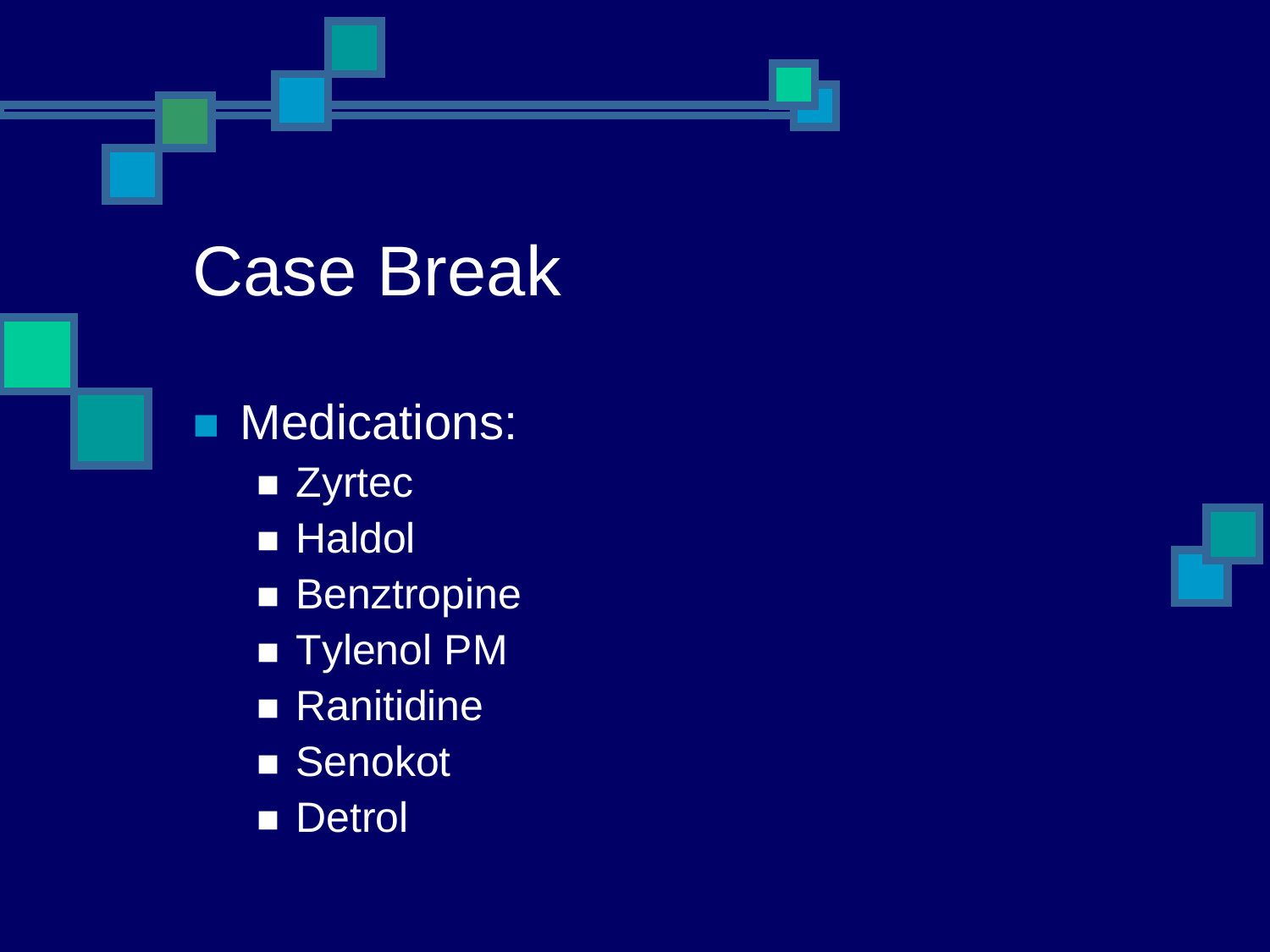**Anticholinergic - Additive effects** 

**Nide variety of reactions:** 

- -Dry mouth
- -Relaxation of bladder
- smooth muscle
- -Reduced outflow of aqueous humor
- -Reduced ability to recall information

-Decreased intestinal motility and secretion of gastric acid and enzymes -Decreased sweating -Sedation -Confusion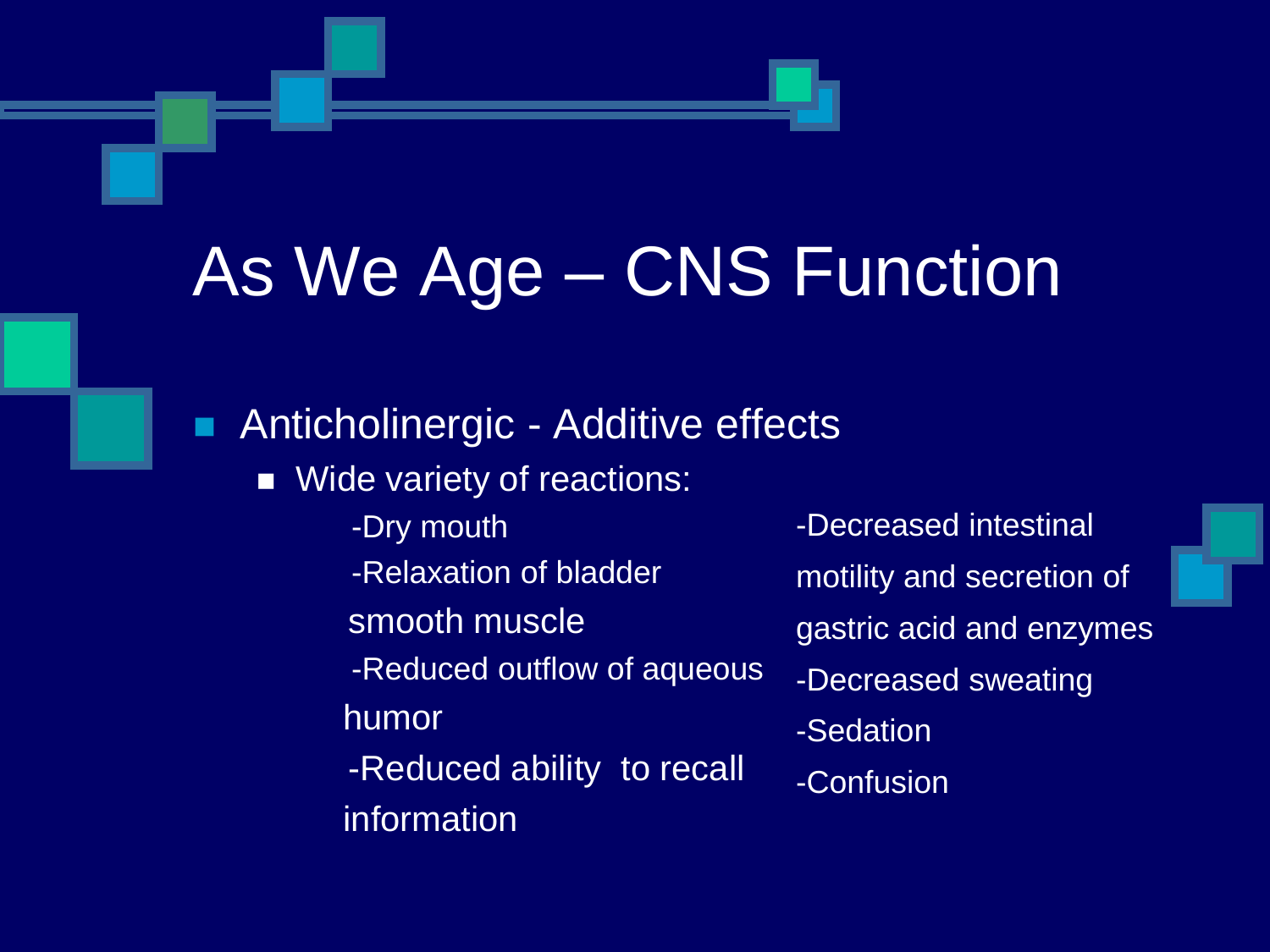- **Examples of drugs with anticholinergic** effects
	- **Antihistamines**
	- Tricyclic antidepressants
	- Antispasmodics
	- Antipsychotics
	- **Muscle relaxants**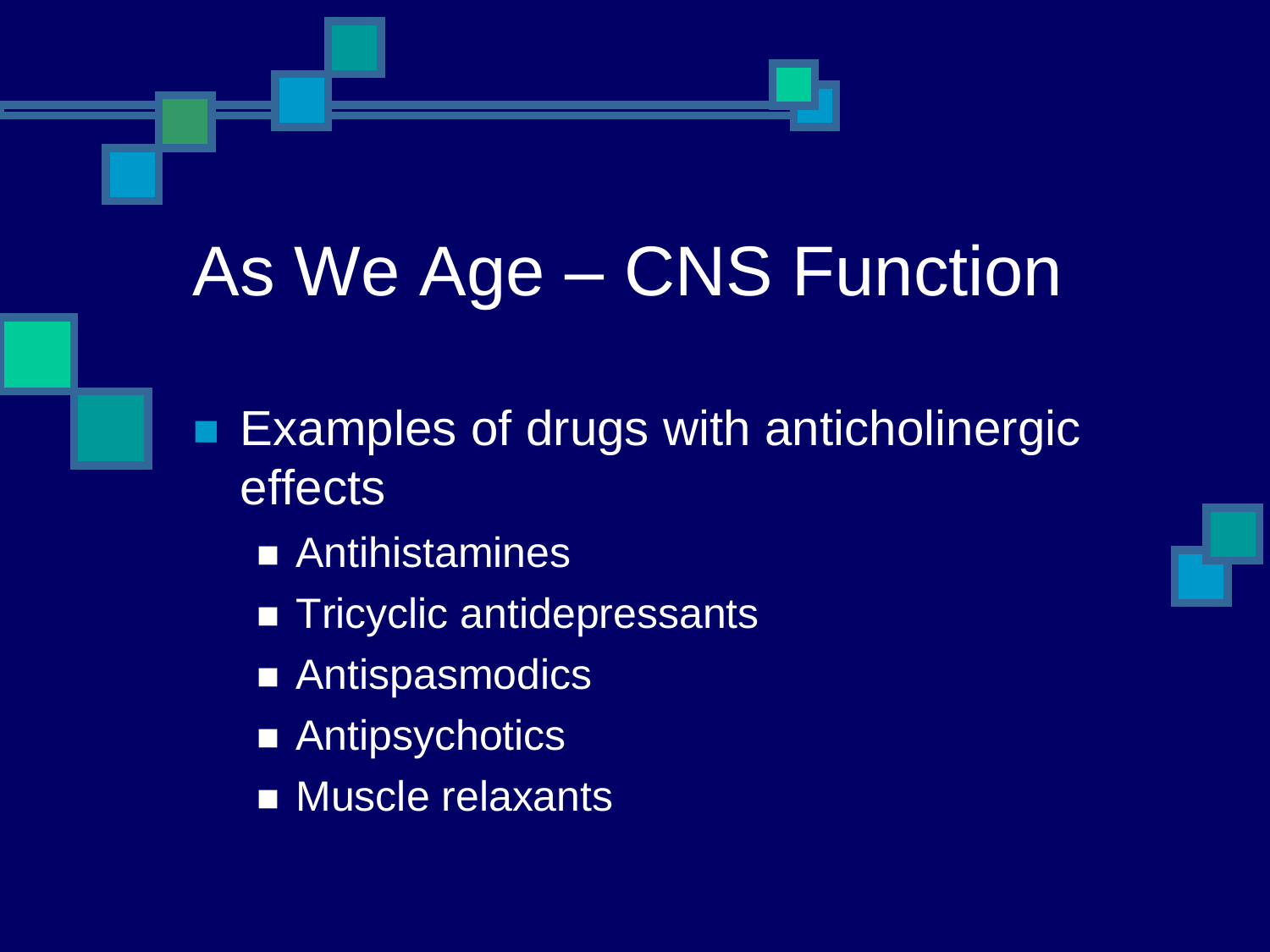- **Clinically significant depression often** unrecognized.
- Not often cognizant of depression
- **Lack of energy complaints**
- Development and progression of chronic disease are associated with untreated depression.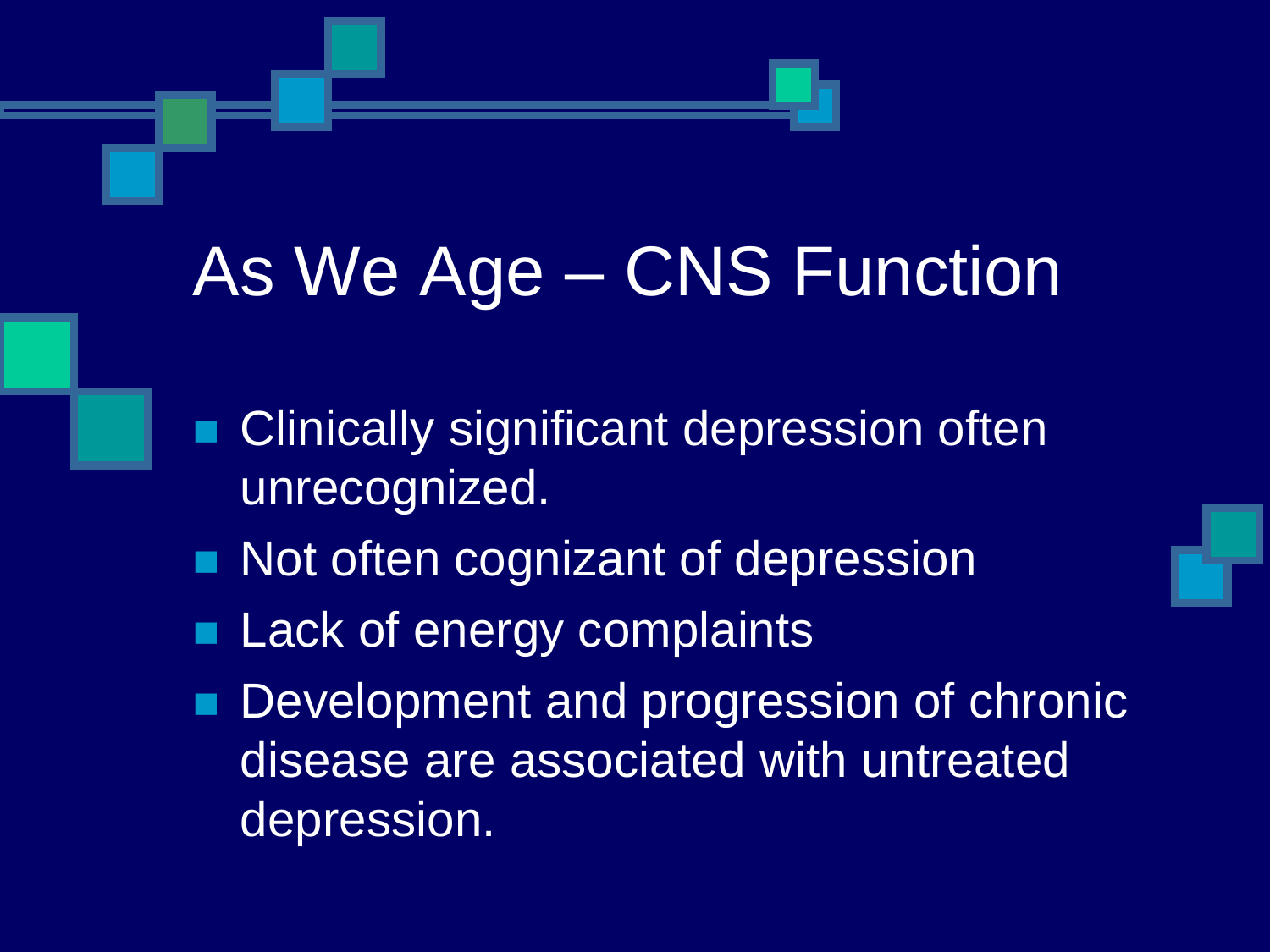Decrease in the number of receptors able to be affected by a drug.

■ Beta receptors in the heart which mediate heart rate

- **Posture changes from sitting to standing** 
	- Blood moves away from the brain and toward the lower extremities
	- Dizziness, changes in vision, and falls can result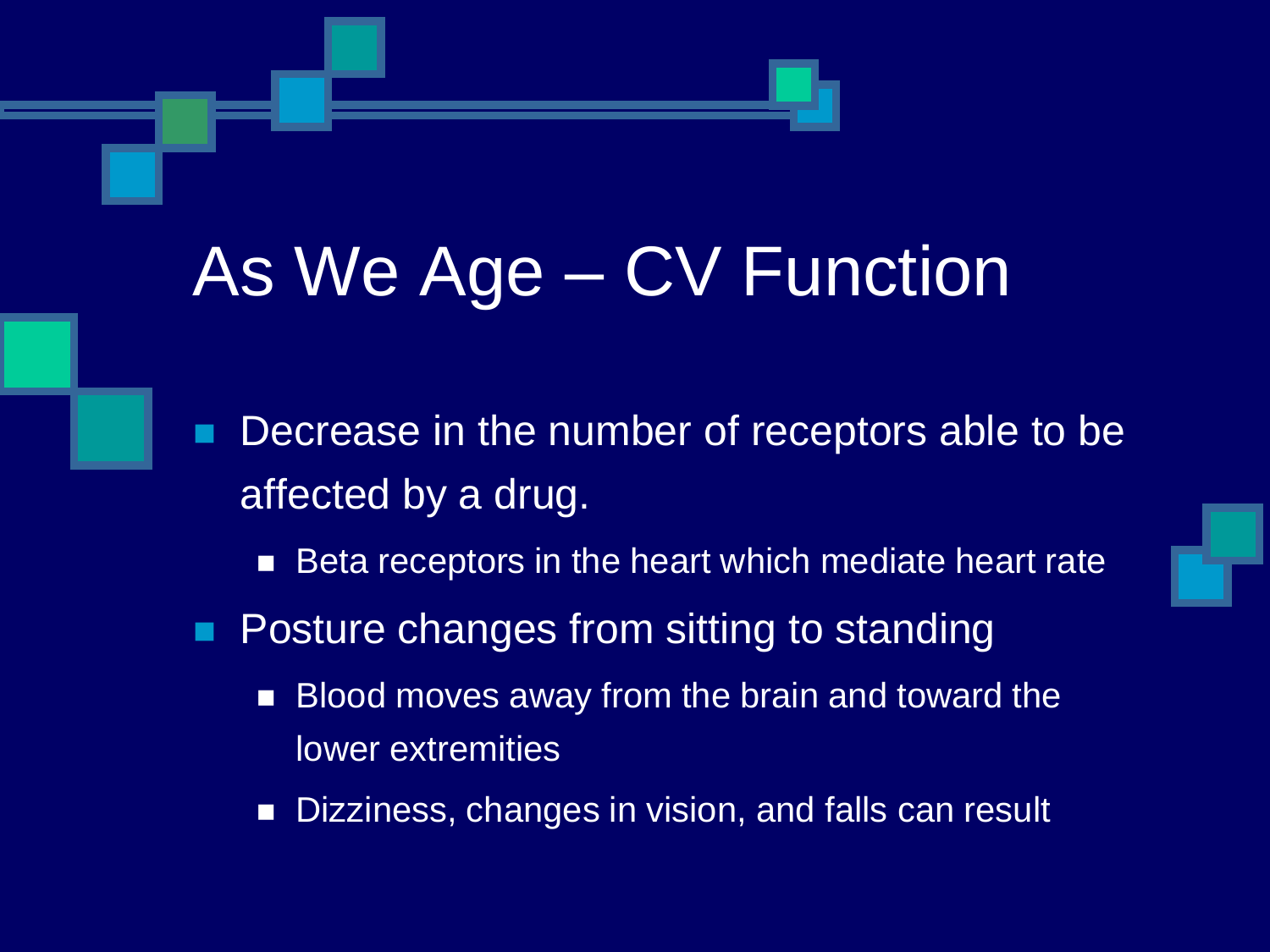**Drugs and conditions that reduce the** intravascular fluid volume **Exacerbate the risk of mild dehydration** Diuretics lower intravascular volume **Nasodilators High blood pressure Heart disease**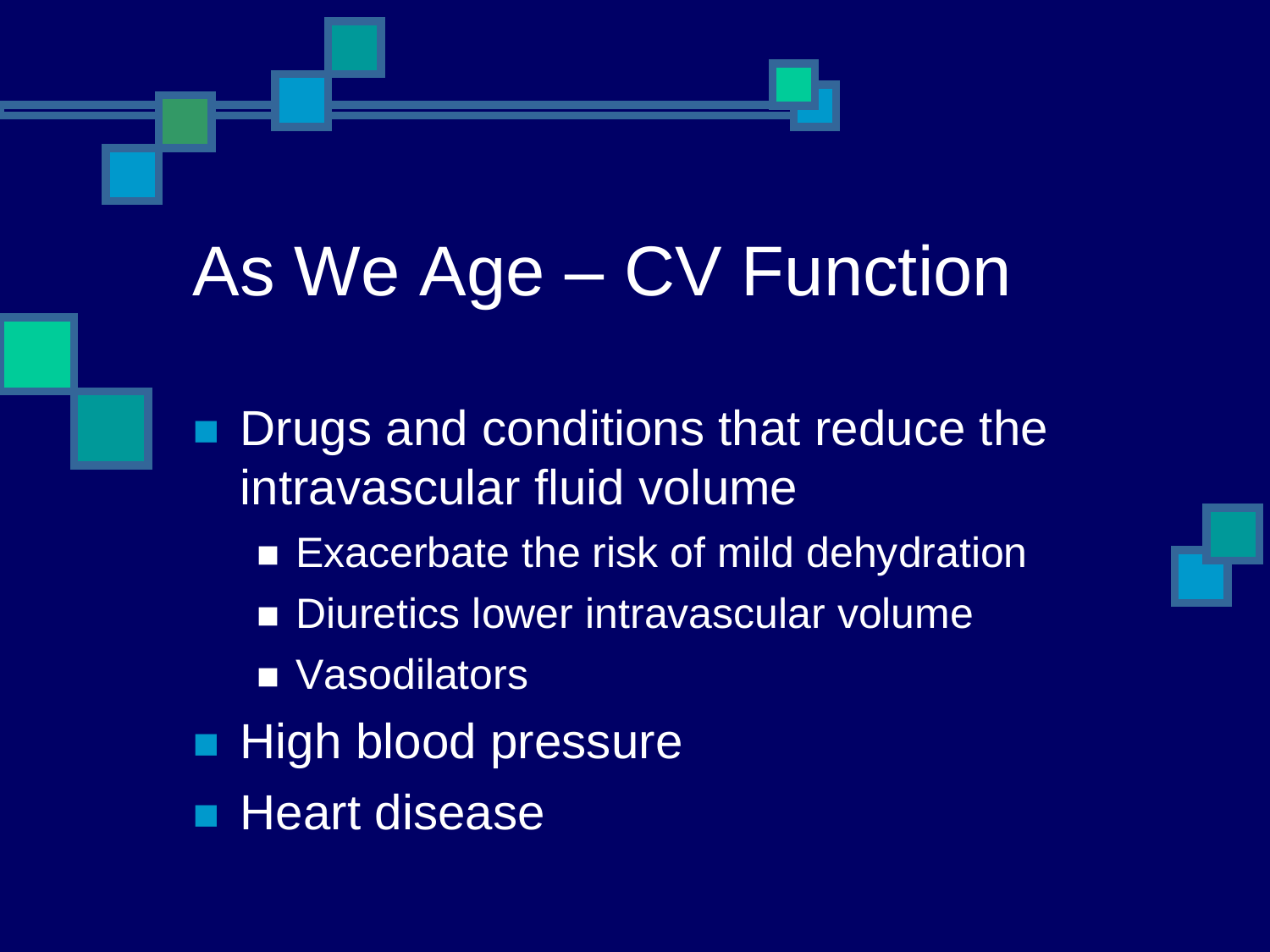#### Case

- **PMH: MR, Schizophrenia, COPD, CHF, DVT,** Bladder dysfunction, Chronic tremor
- **Medications:** 
	- Clonzepam
	- **Benzotropine**
	- **Resperidol**
	- **Sinemet**
	- **Lorazepam**
	- **Tegretol**
- **Nanceril**
- Combivent
- **Albuterol**
- **Lanoxin**
- **Hytrin**
- Aldactone
- **K-Dur**
- Zestril
- **Lasix**
- Coumadin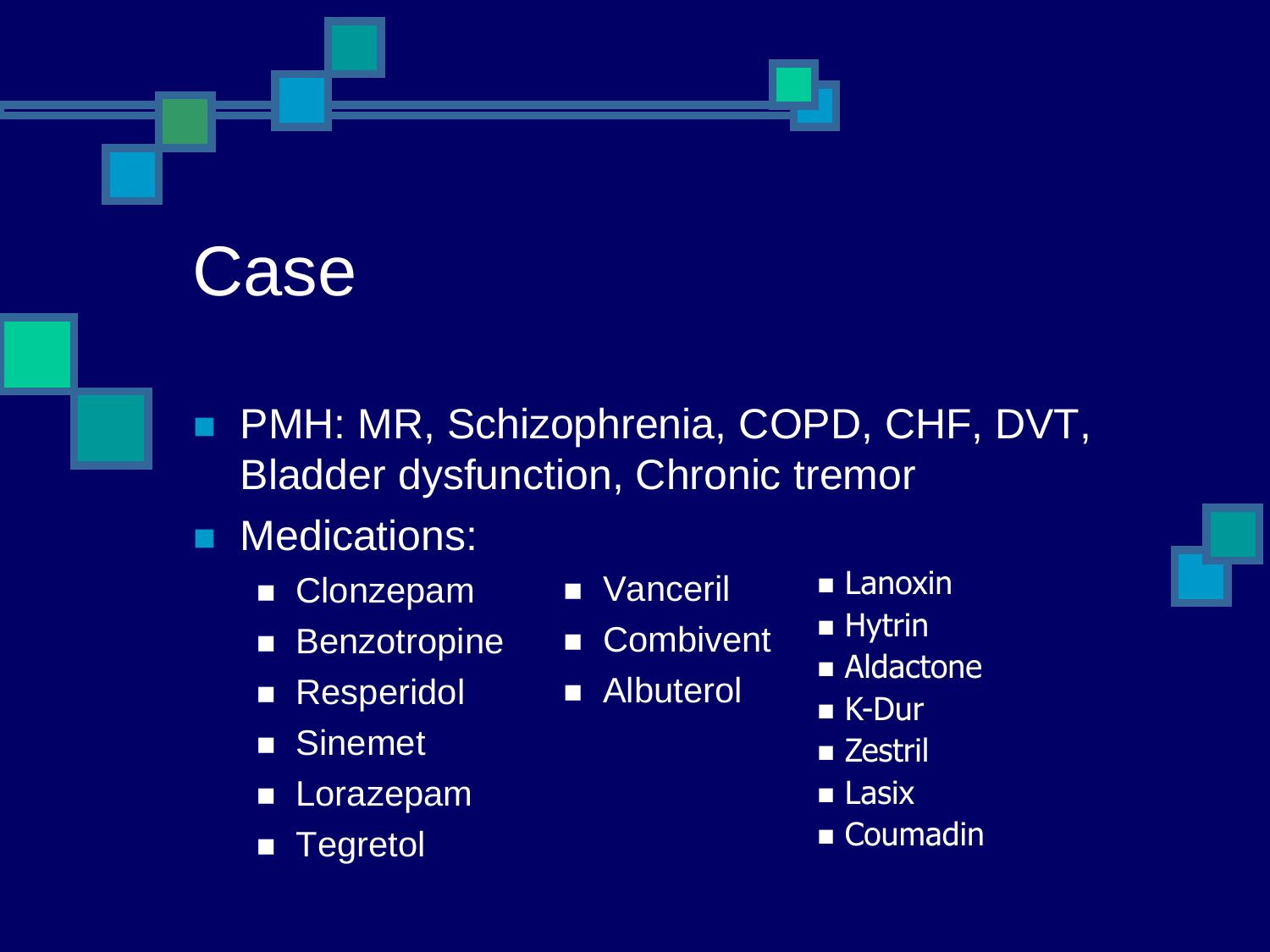### As We Age - Gastrointestinal

 Decreased sensations of taste and smell Difficulty swallowing **Esophagus thickening** Decreased production of saliva Decreased acidity and quantity of gastric juices **Indigestion Ulcers**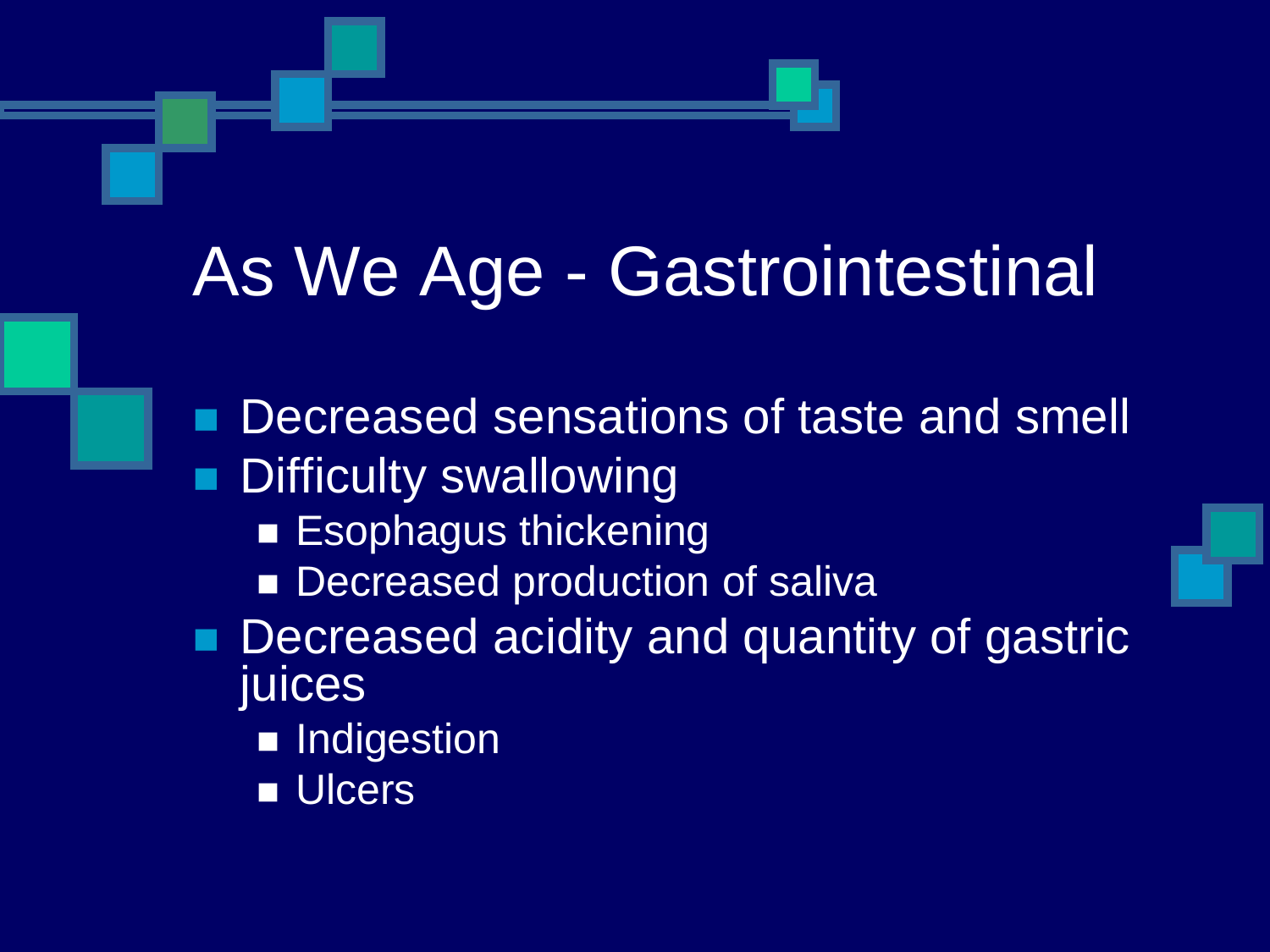## As We Age - Gastrointestinal

**Constipation Drug induced** Gastroparesis **Hemorrhoids Diverticulosis** 

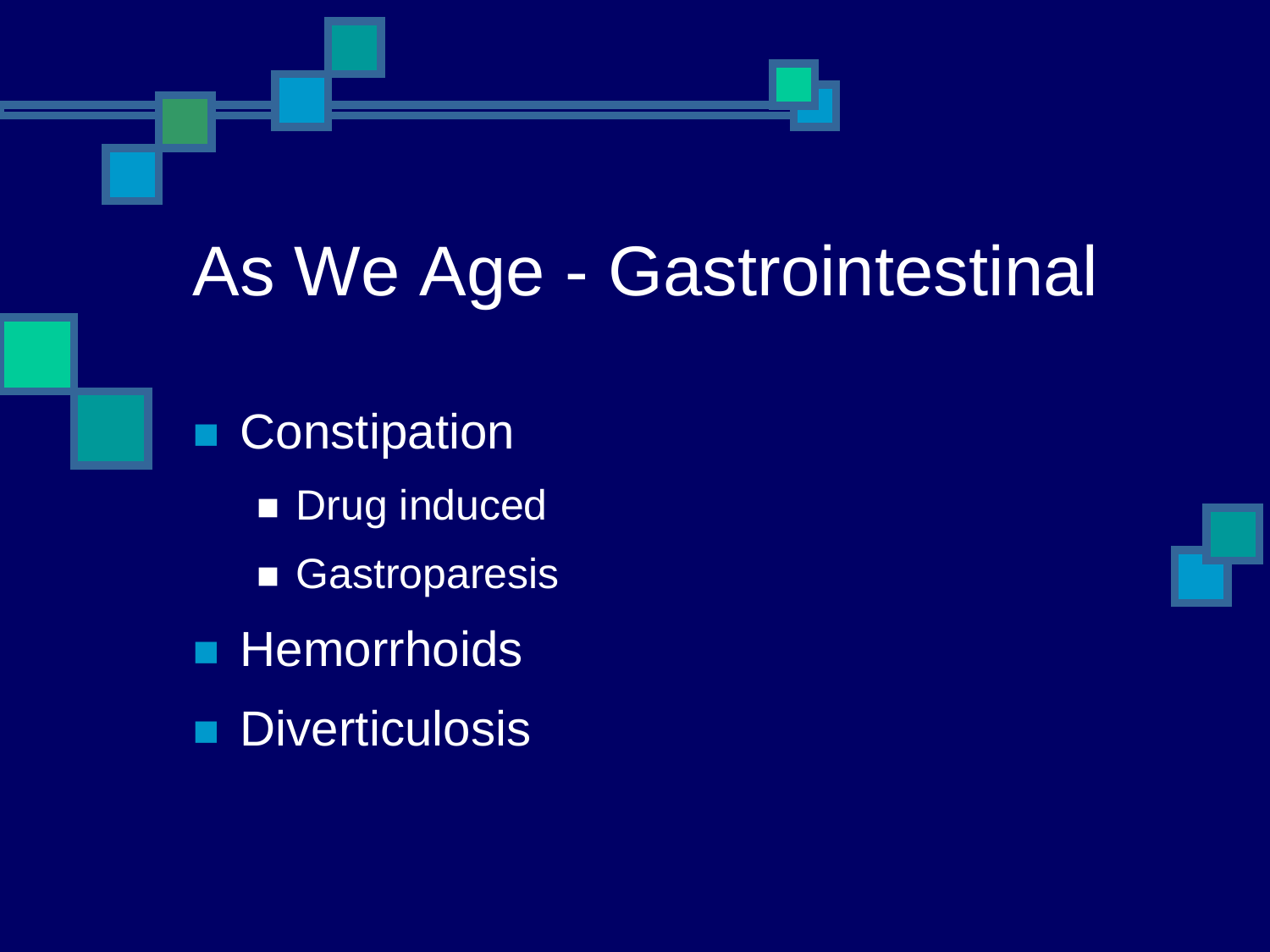#### Case Break

- **PMH: OA, CP, Spinal stenosis, hearing** impairment, peptic ulcer disease
- **Medications:** 
	- **Prazosin**
	- **Prilosec**
	- **Reglan**
	- **Lomotil**
	- **Pepto-bismol**
- **Darvocet**
- **N** Vicodin
- **Tylenol**
- Celebrex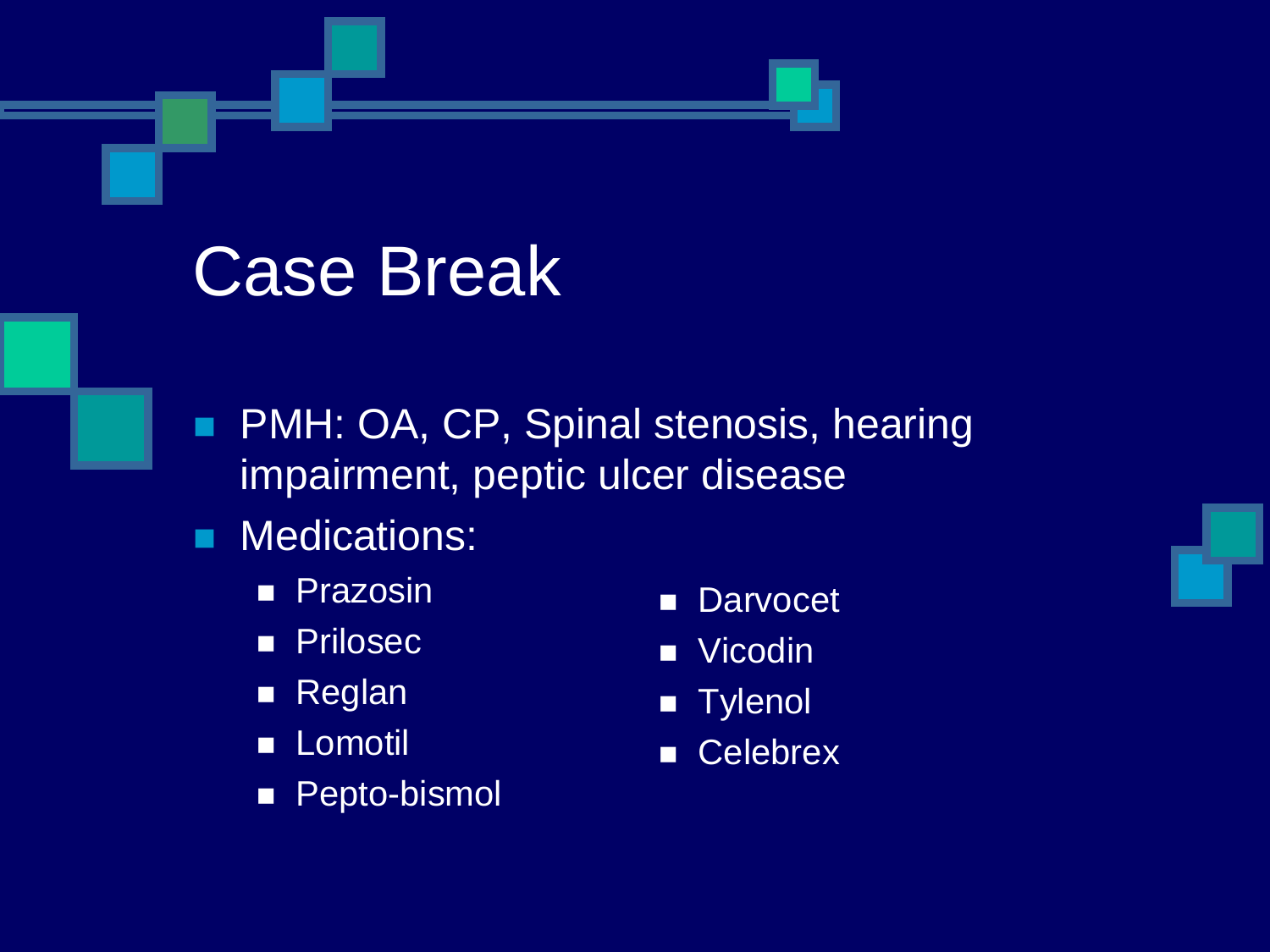### As We Age - Musculoskeletal

**Increased risk** Cerebral palsy **Metabolic disorders Arthritis** ■ Age related **Passive activity level**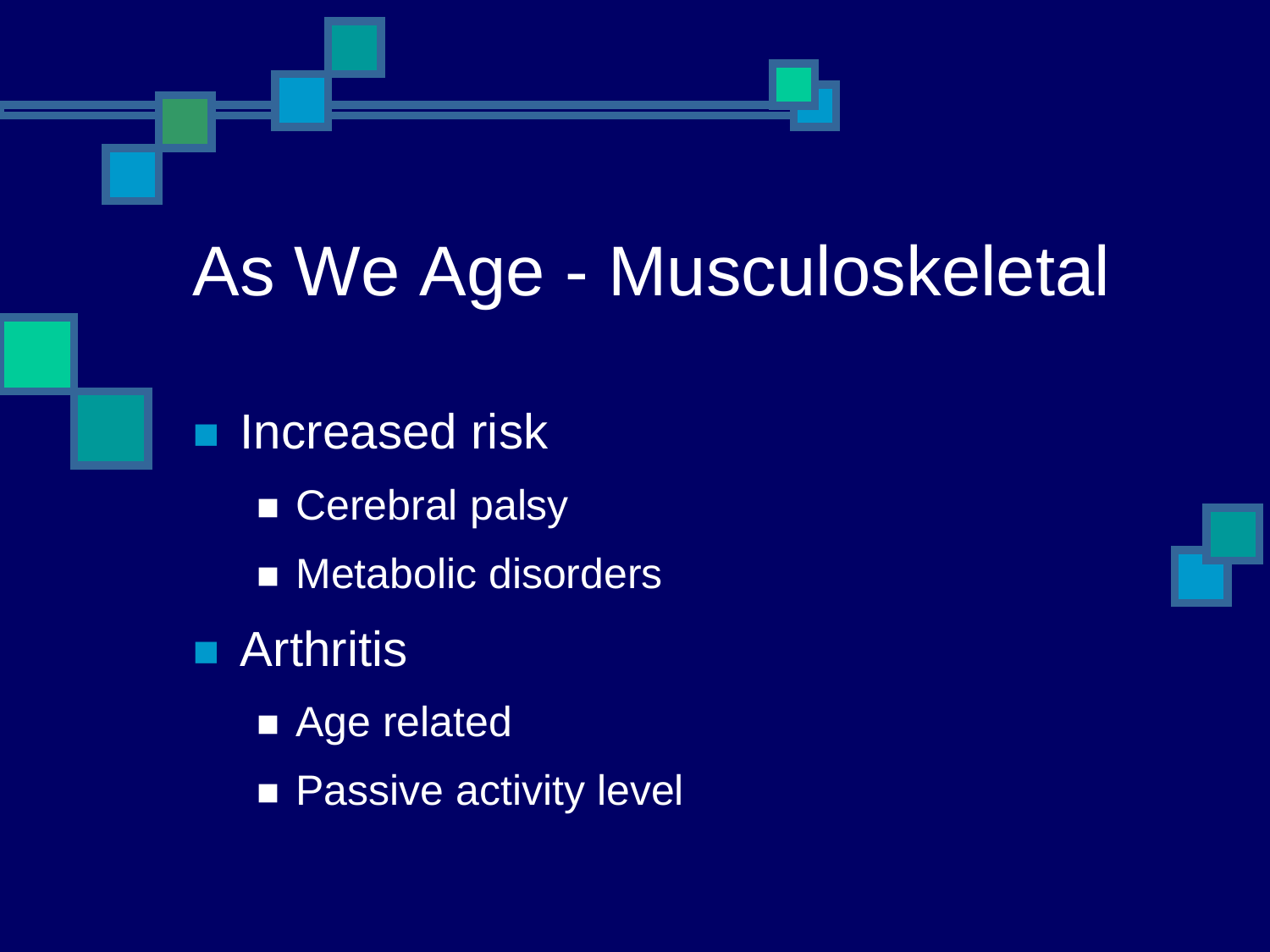## As We Age - Musculoskeletal

**Osteoporosis Drug/Disease induced Lack of prevention Difficulties with treatment**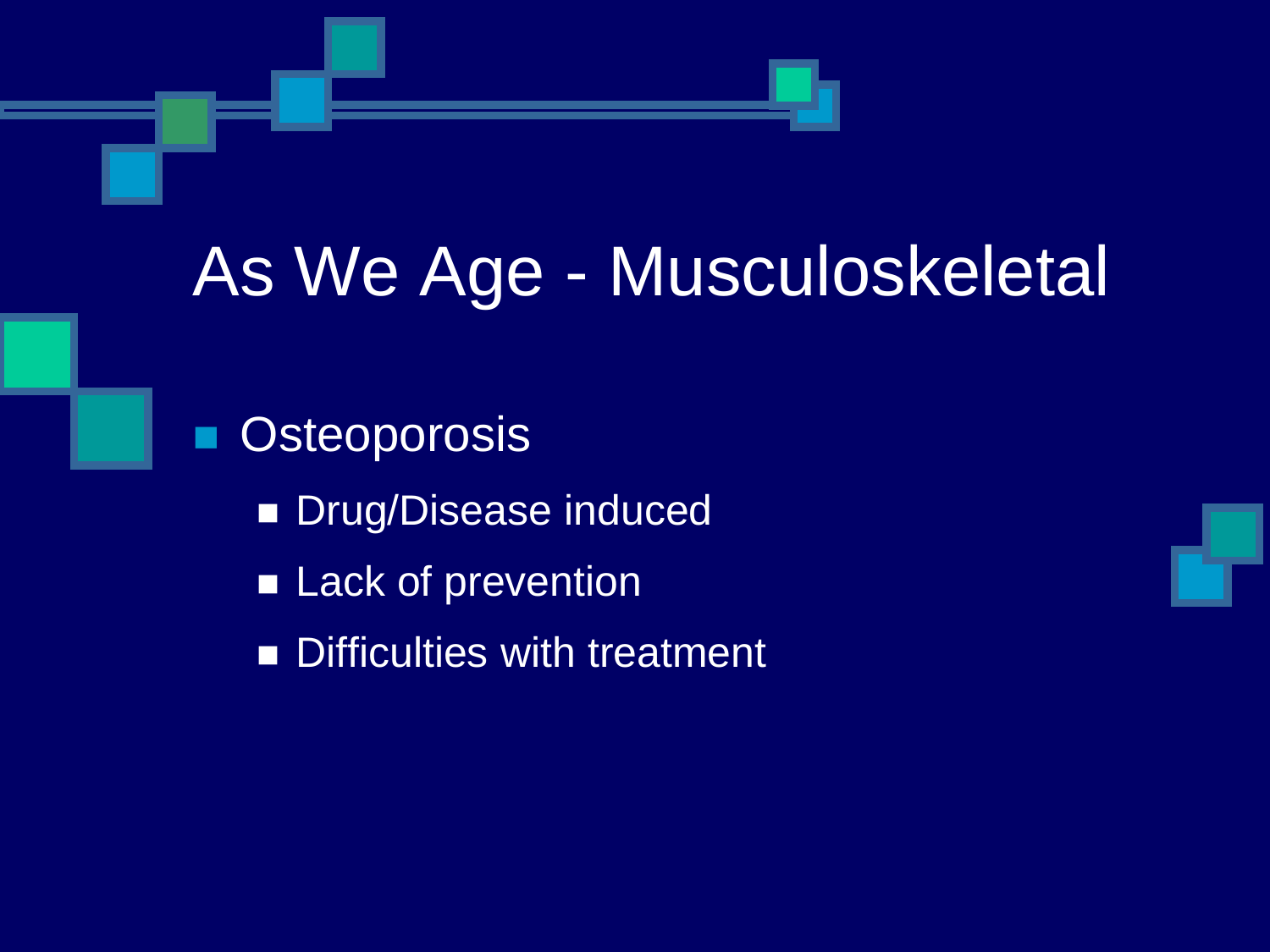### As We Age - Reproductive

**Males Testicular Prostate Females Menses Menopause**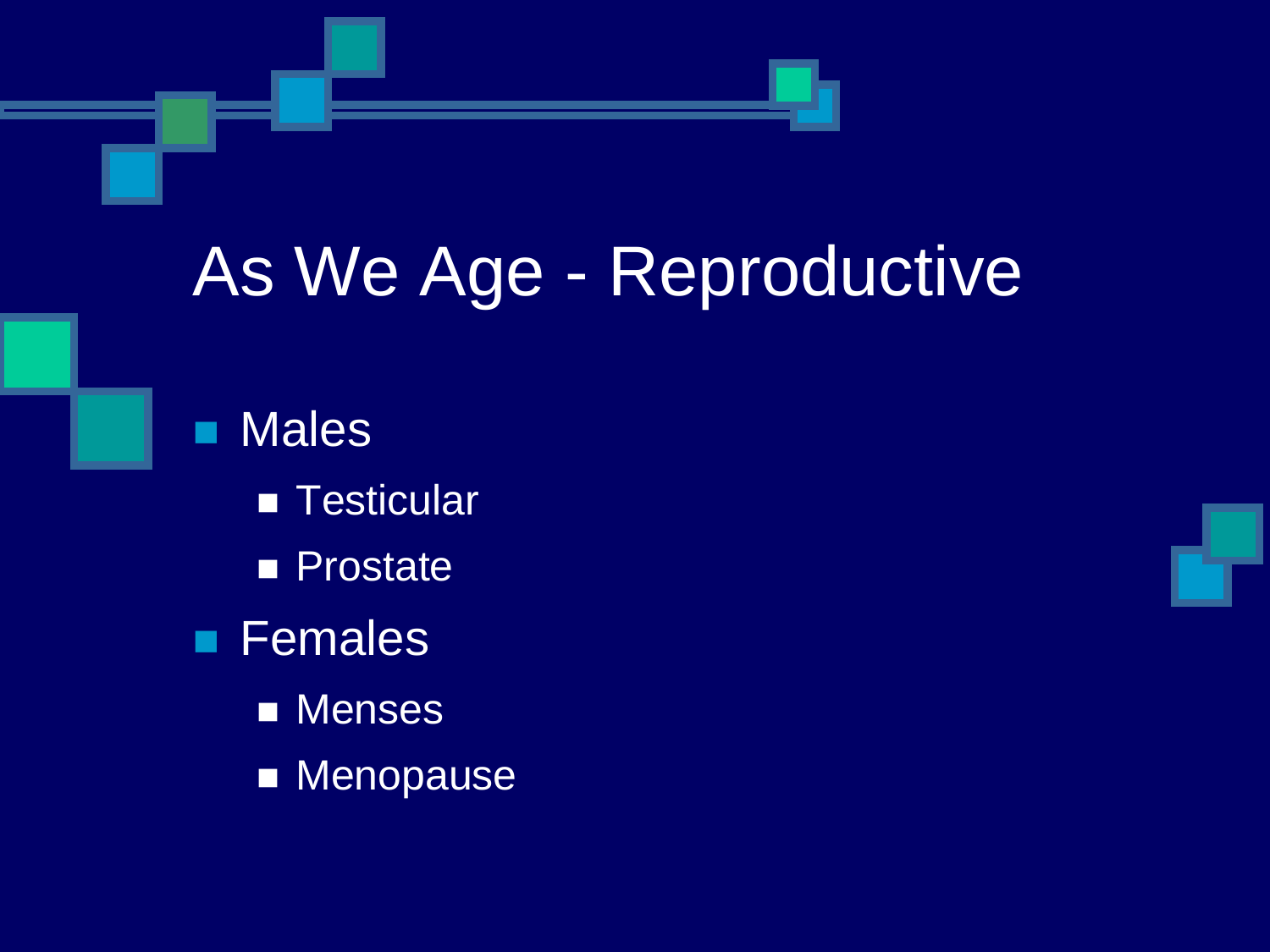# As We Age - Vision

Common complaints Colors at the lower spectrum ■ Farsightedness **Floaters, speck or tiny spots in vision**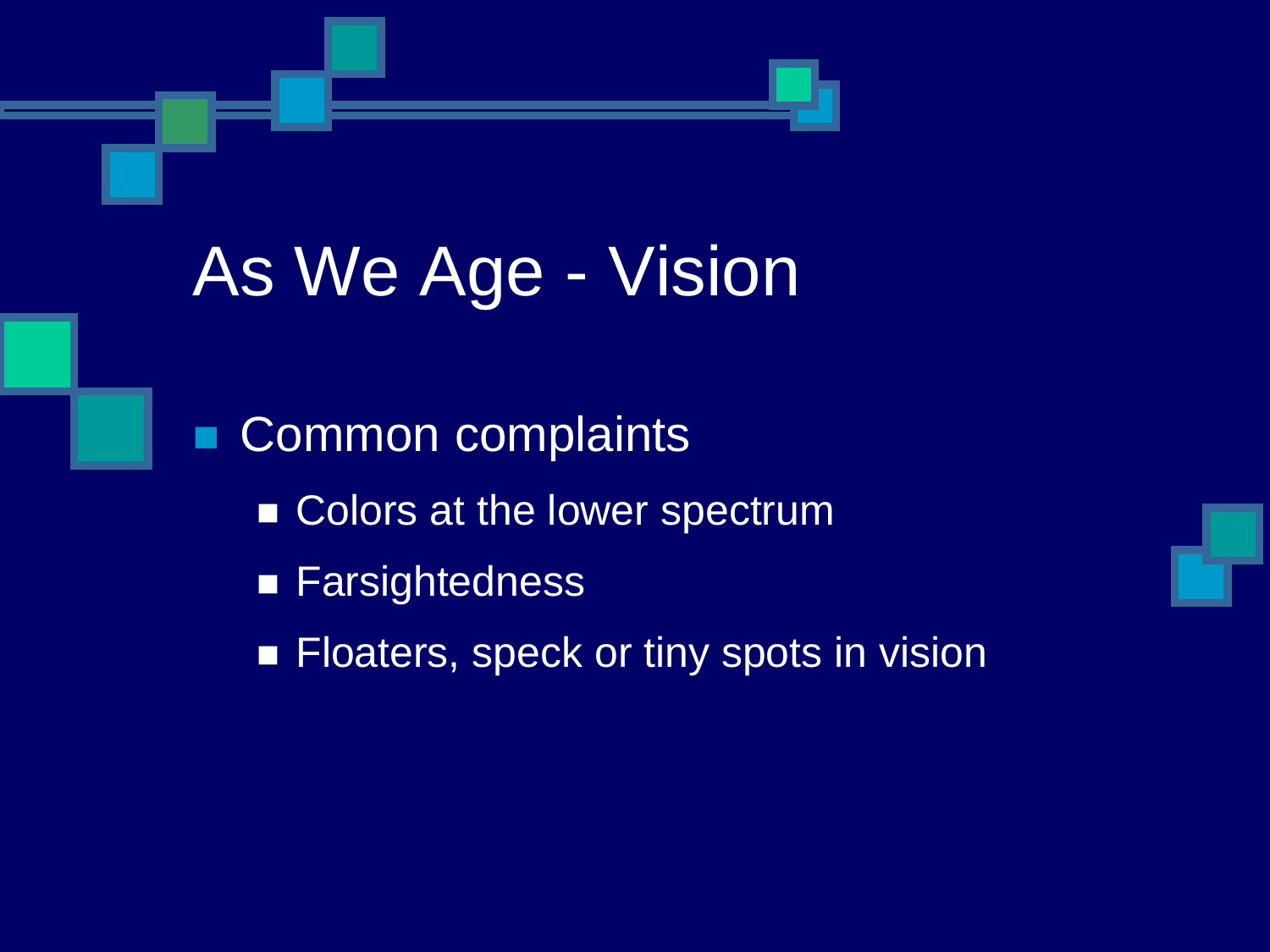# As We Age - Vision

#### **Disorders**

- Cataracts
- **Glaucoma**
- **Macular degeneration**
- Retinopathy
- Retinal detachment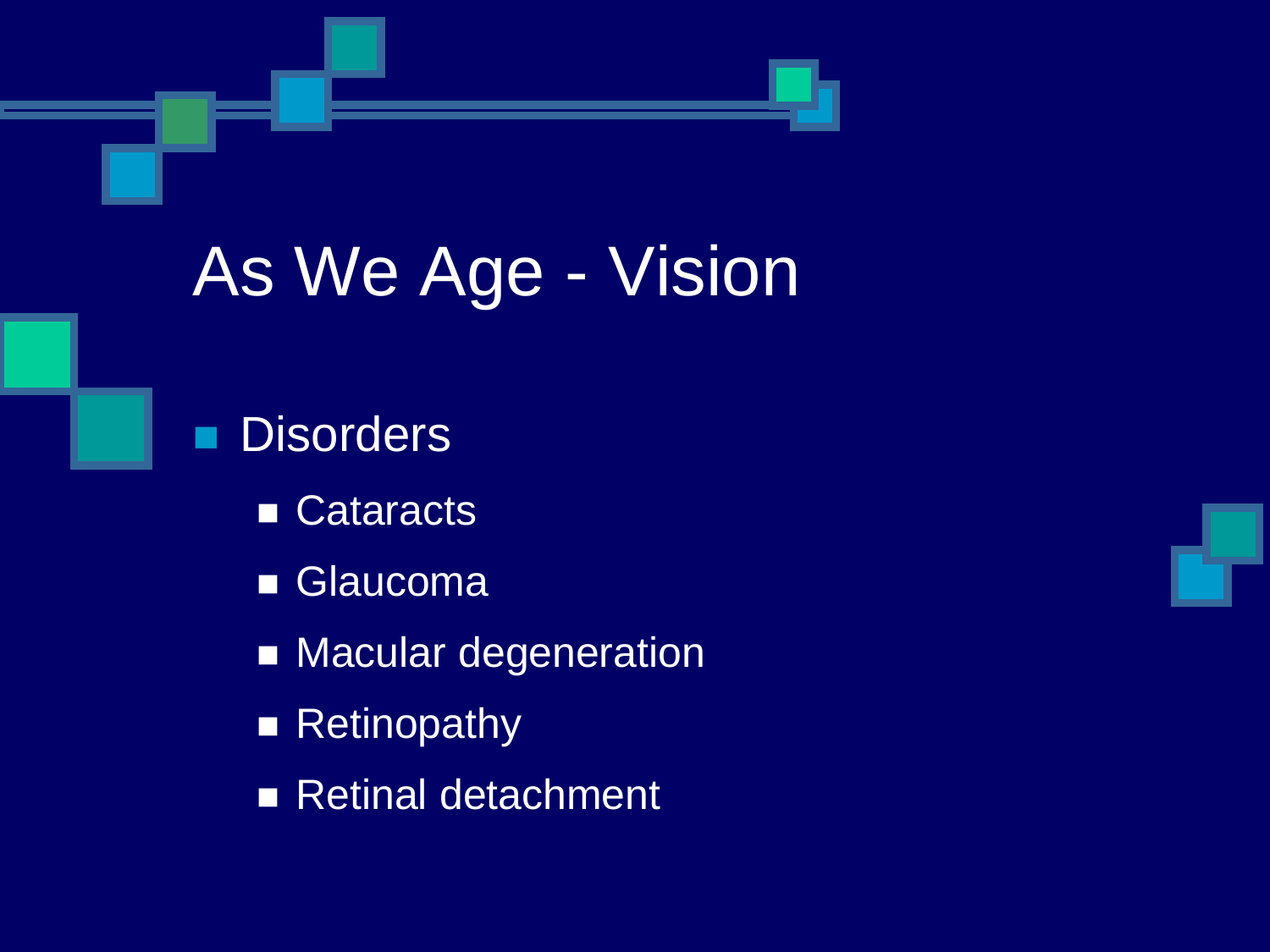# As We Age - Hearing

**Prominent in aging process Hearing loss High tones** Consonant sounds **Tinnitus**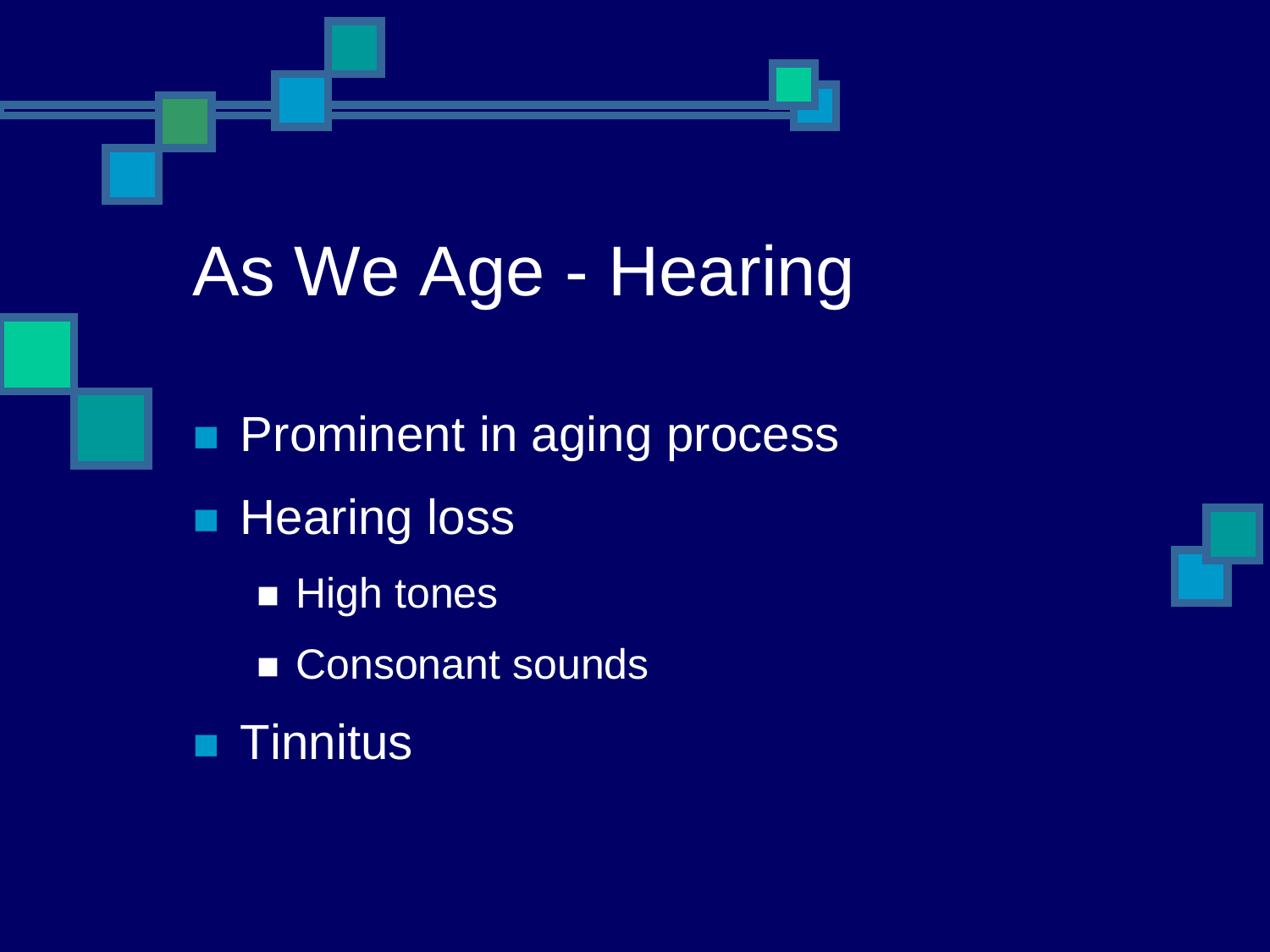### Other Common Problems

**Hypothyroidism Obesity Neight loss Behavior**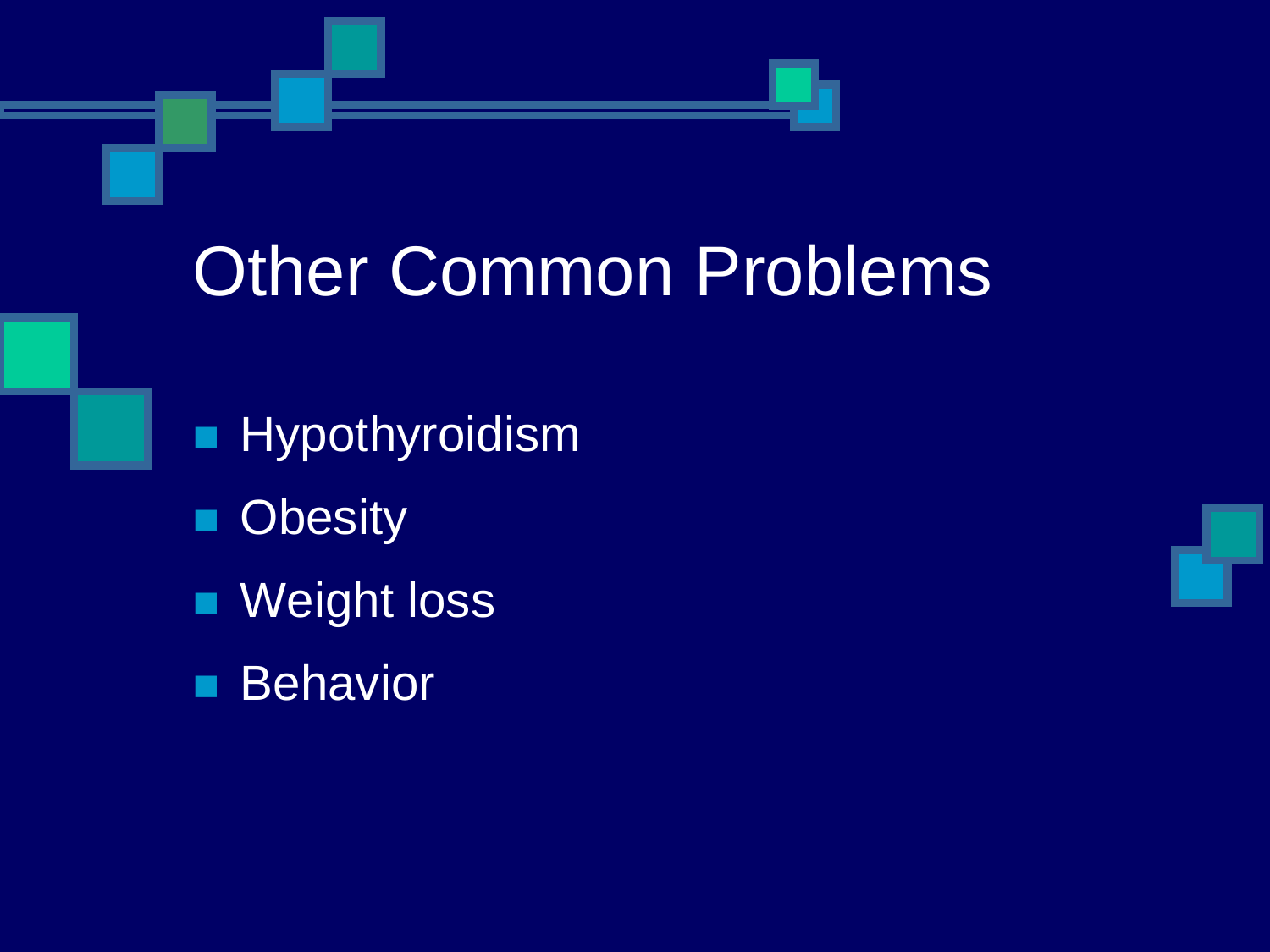# Fragile X Syndrome

- **Nitral valve prolapse**
- **Musculoskeletal disorders**
- **Early menopause**
- **Epilepsy**
- **Visual Impairments**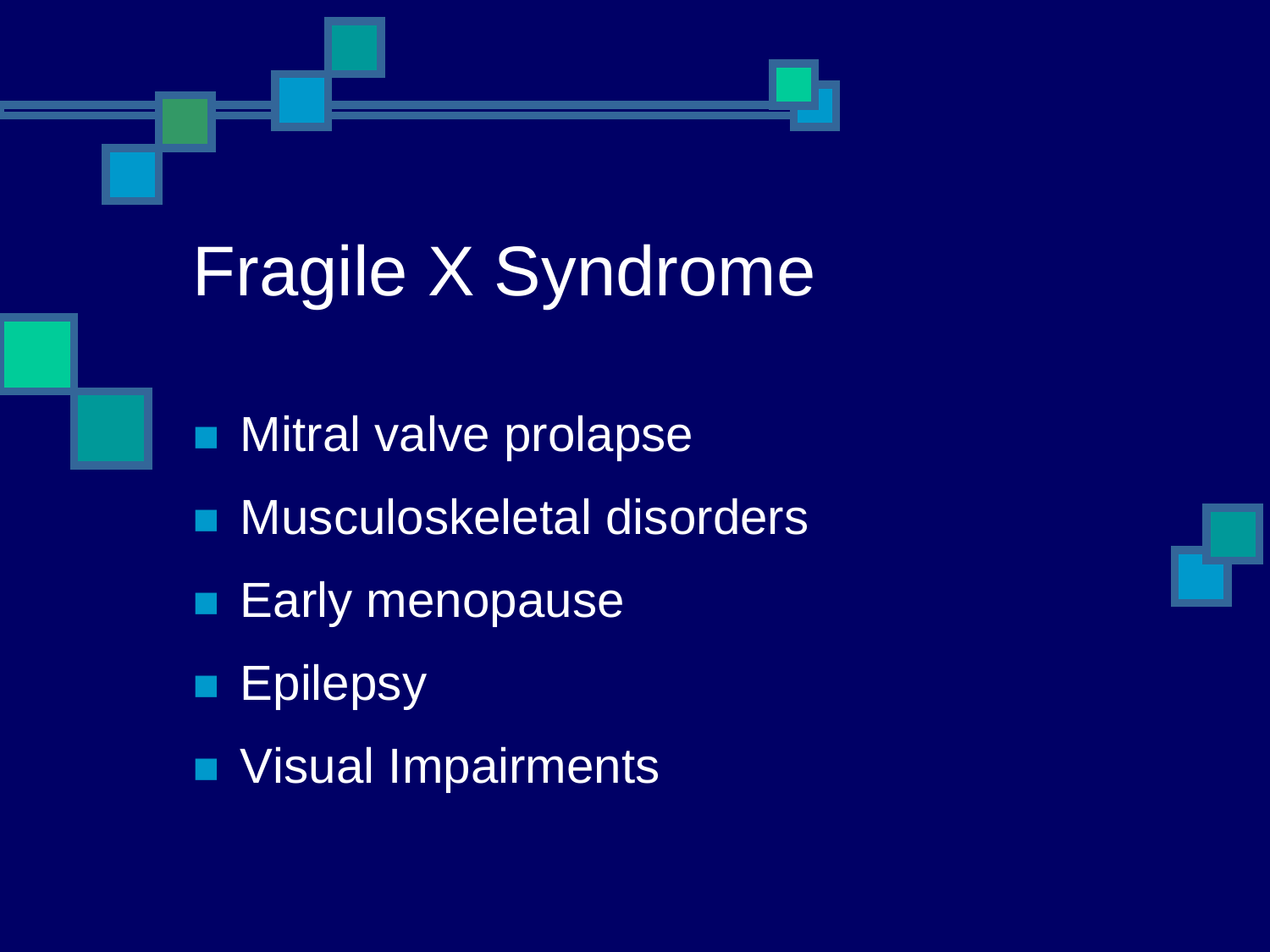# Down's Syndrome

- **Longevity 10 20 years less than other** individuals with developmental disabilities
- **Hypothyroidism**
- **Infections**
- **Dermatological**
- **N** Vision
- **Hearing**
- **Cardiac**
- Musculoskeletal
- **Epilepsy**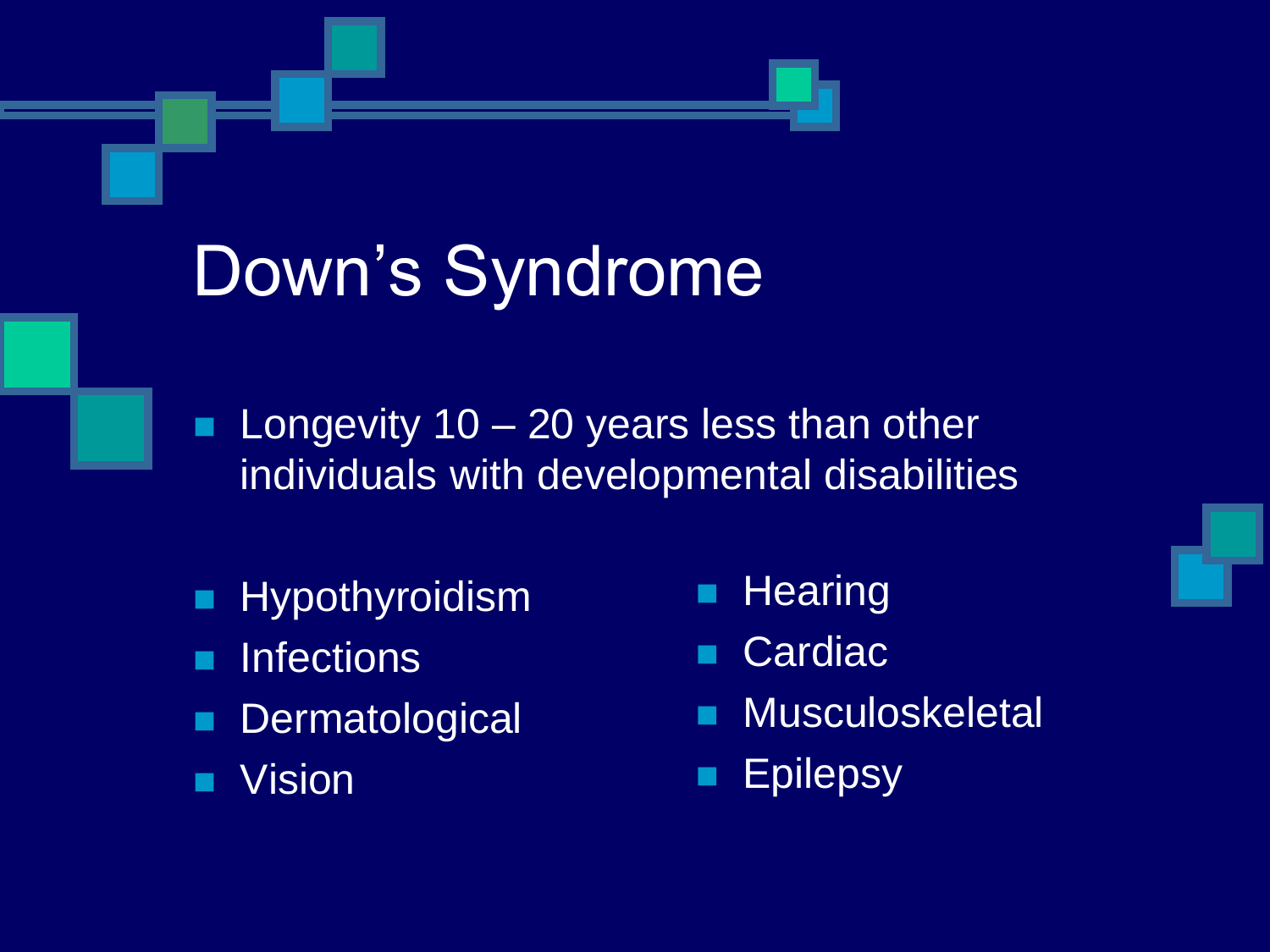# **Lifestyles**

- **Tobacco and Substance abuse**
- **Nolent behavior**
- **High risk sexual behavior**
- **Passive** 
	- Obesity related diseases
	- Coronary artery disease, hypertension, and diabetes mellitus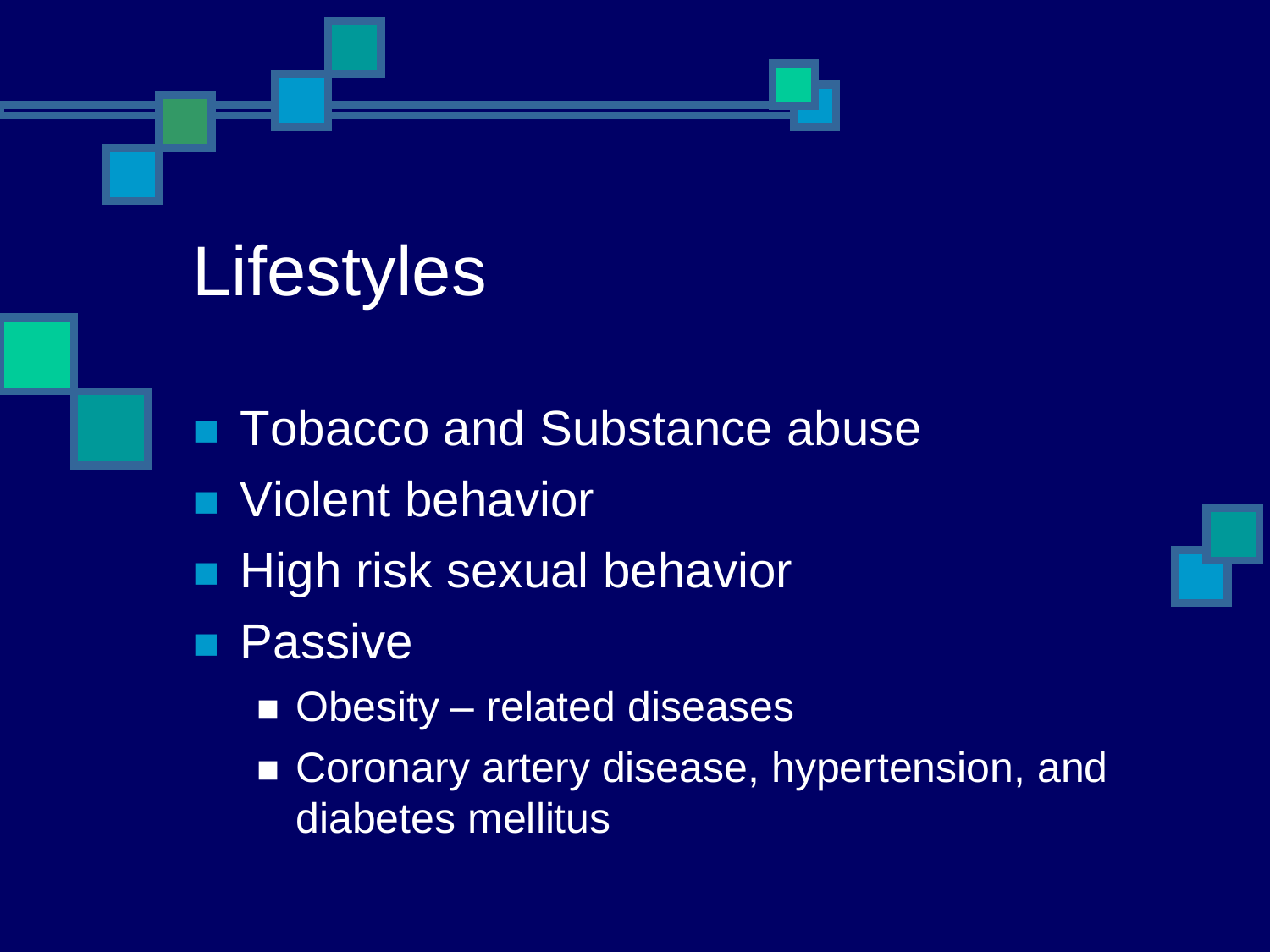# **Lifestyles**

**Targeted for prevention Longevity** Quality of life **Functional capacity**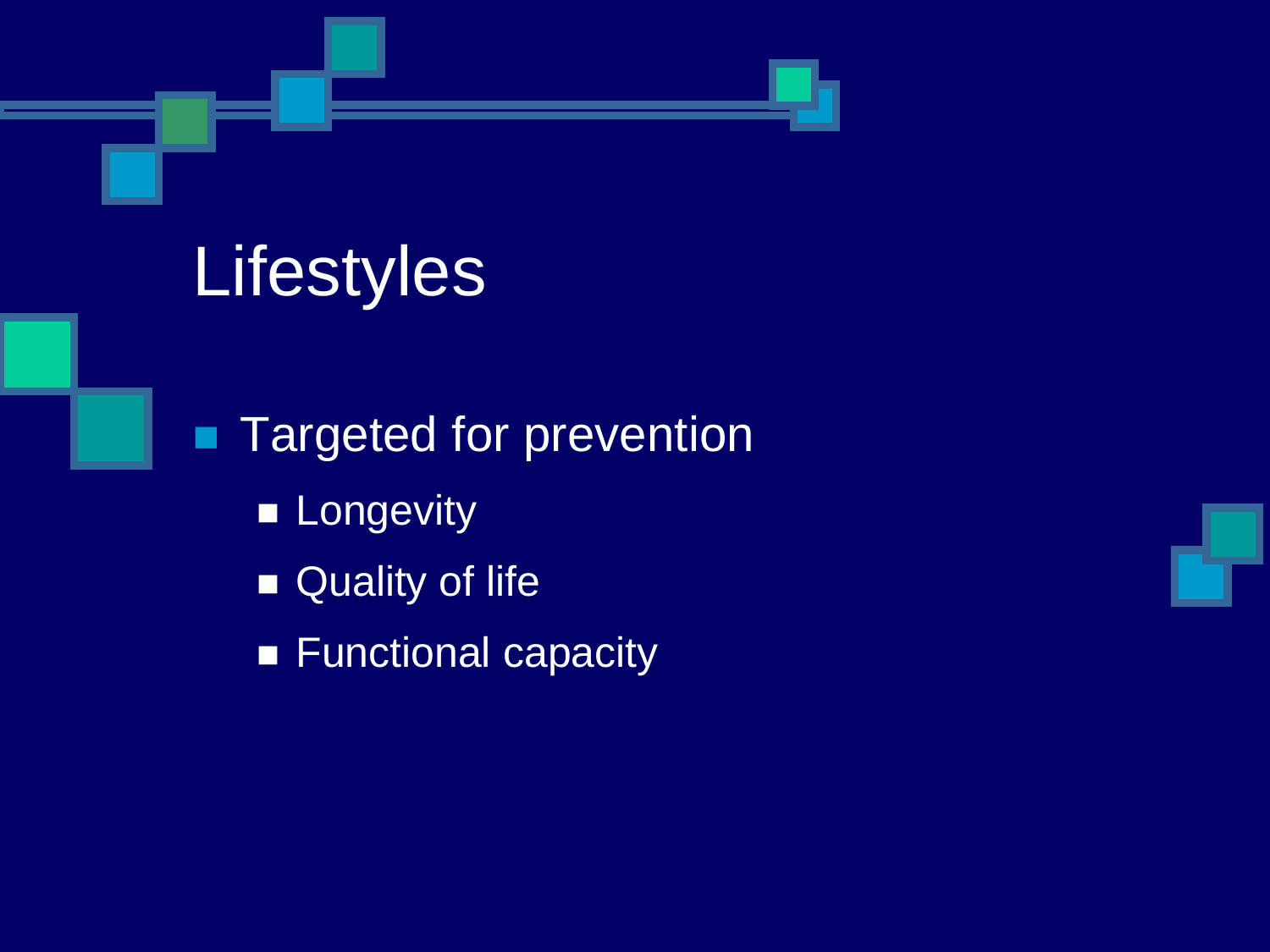**Diagnosis** Seizure - Alzheimers **Thyroid – Depression - UTI Depression** 

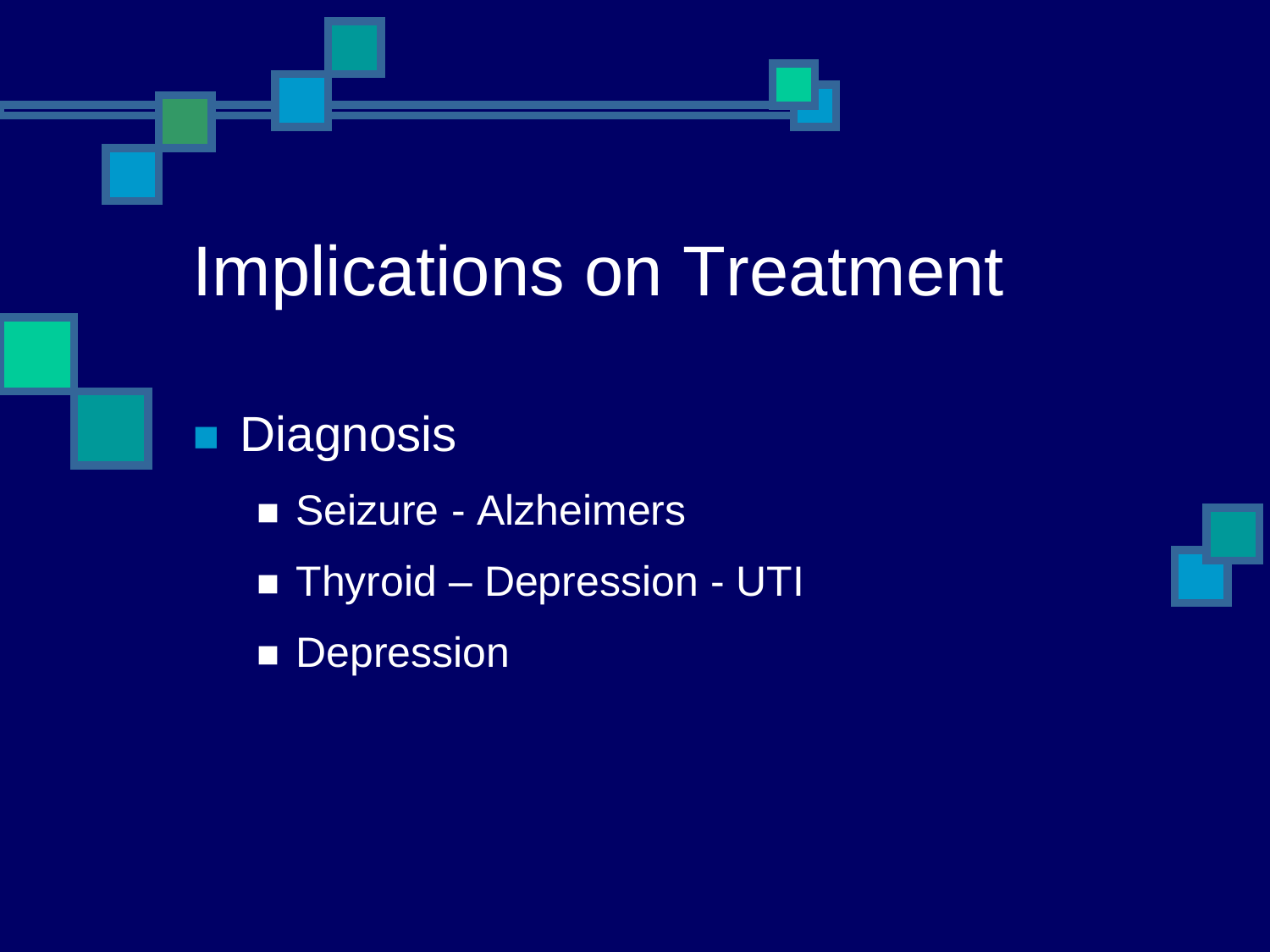- **Pharmacotherapy tailored to age** related vulnerabilities
- **Response time lengthens with age**
- Changes in environments increases stress
- **Pharmacokinetic changes**
- **Provider/Caregiver adjustments**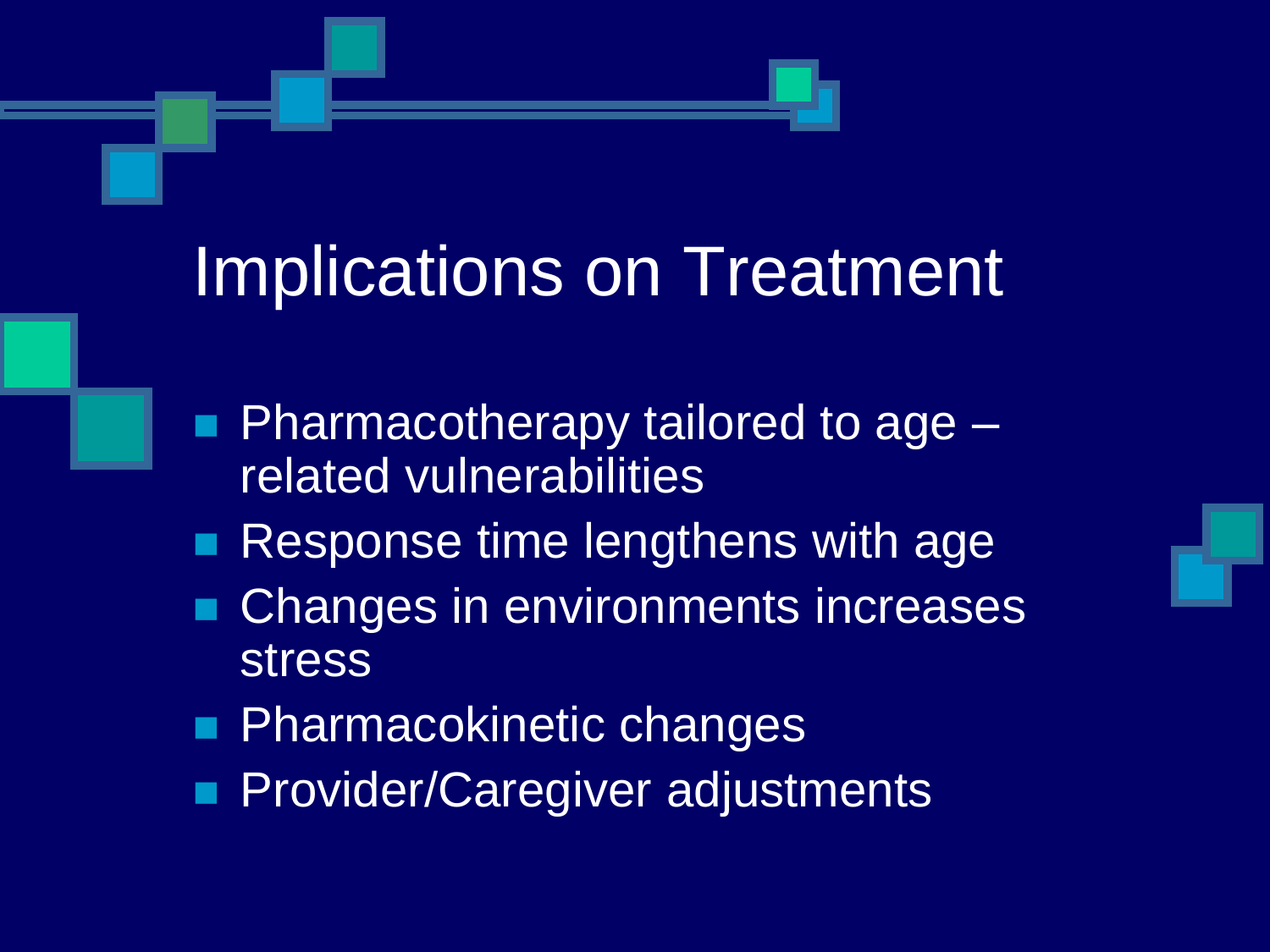■ Add or Change one medication at a time **Pharmacokinetic changes Renal function Nonitor function** 

- **Check drug levels (Lithium)**
- **Adjust dosage**
- **Alternative therapy**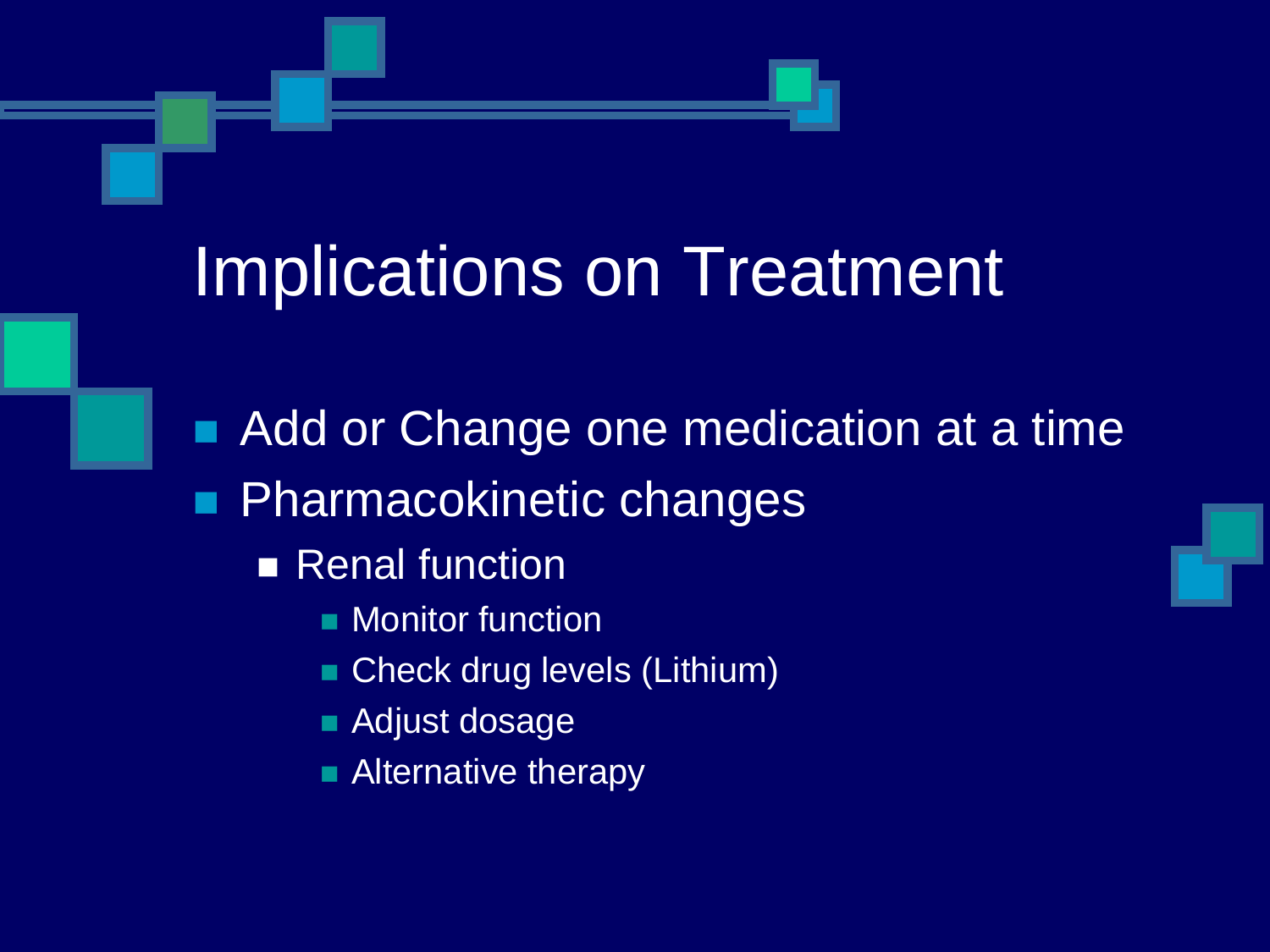**Pharmacokinetic Changes** 

- **Liver function** 
	- **Natch Cytochrome P450 drug interactions**
	- **Monitor ALT/AST, Ammonia**
	- Check therapeutic drug levels
		- **Dilantin**
		- **Depakote**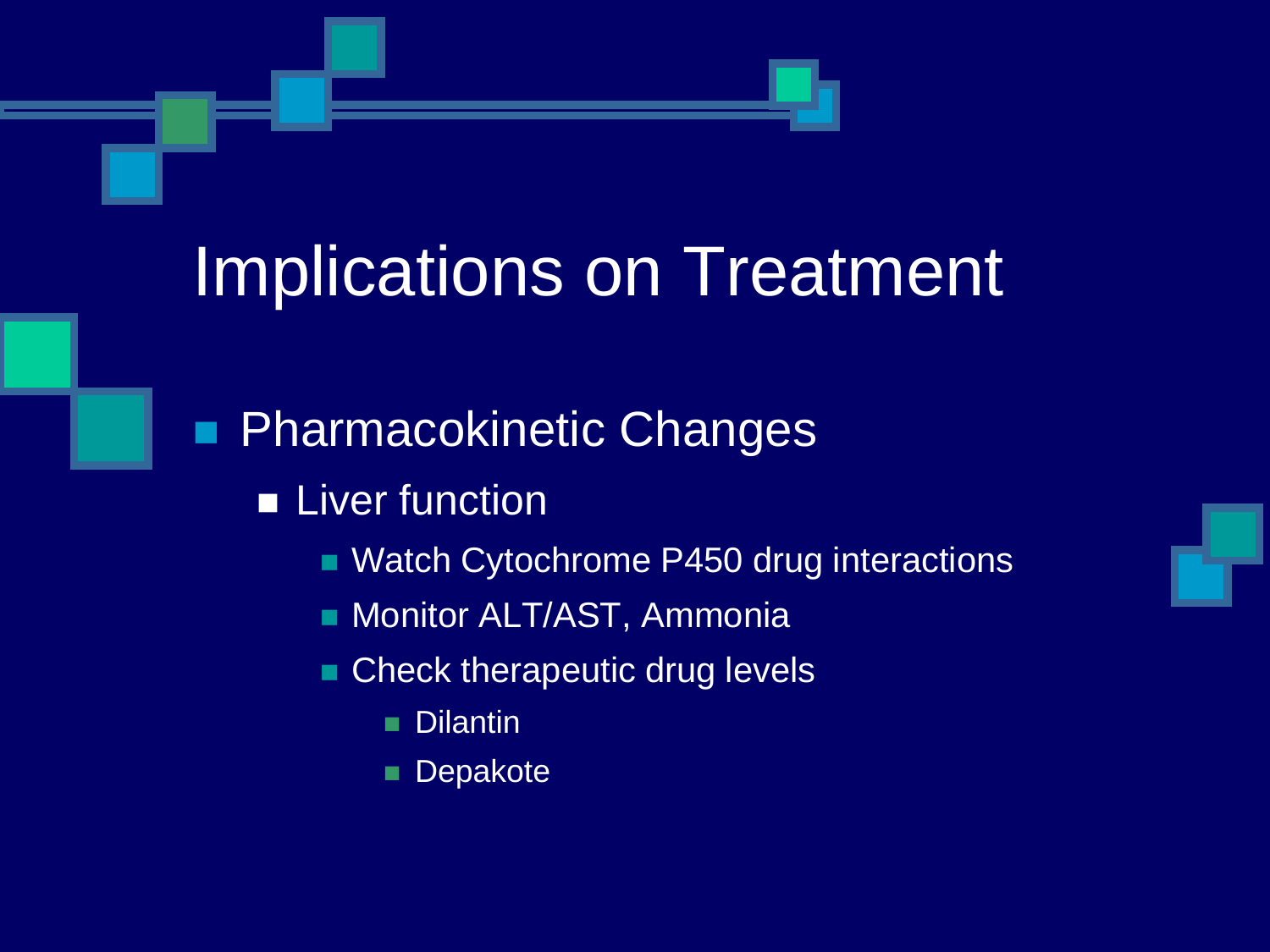#### Case Break

- **PMH: Mild MR, Seizure disorder,** Hypothyroidism
- **Medications:** 
	- **EXeppra**
	- **Carnitor**
	- **Fluoxetine**
	- **Levothyroid**
	- **Depakote**
	- **Diamox**
	- Carbamazepine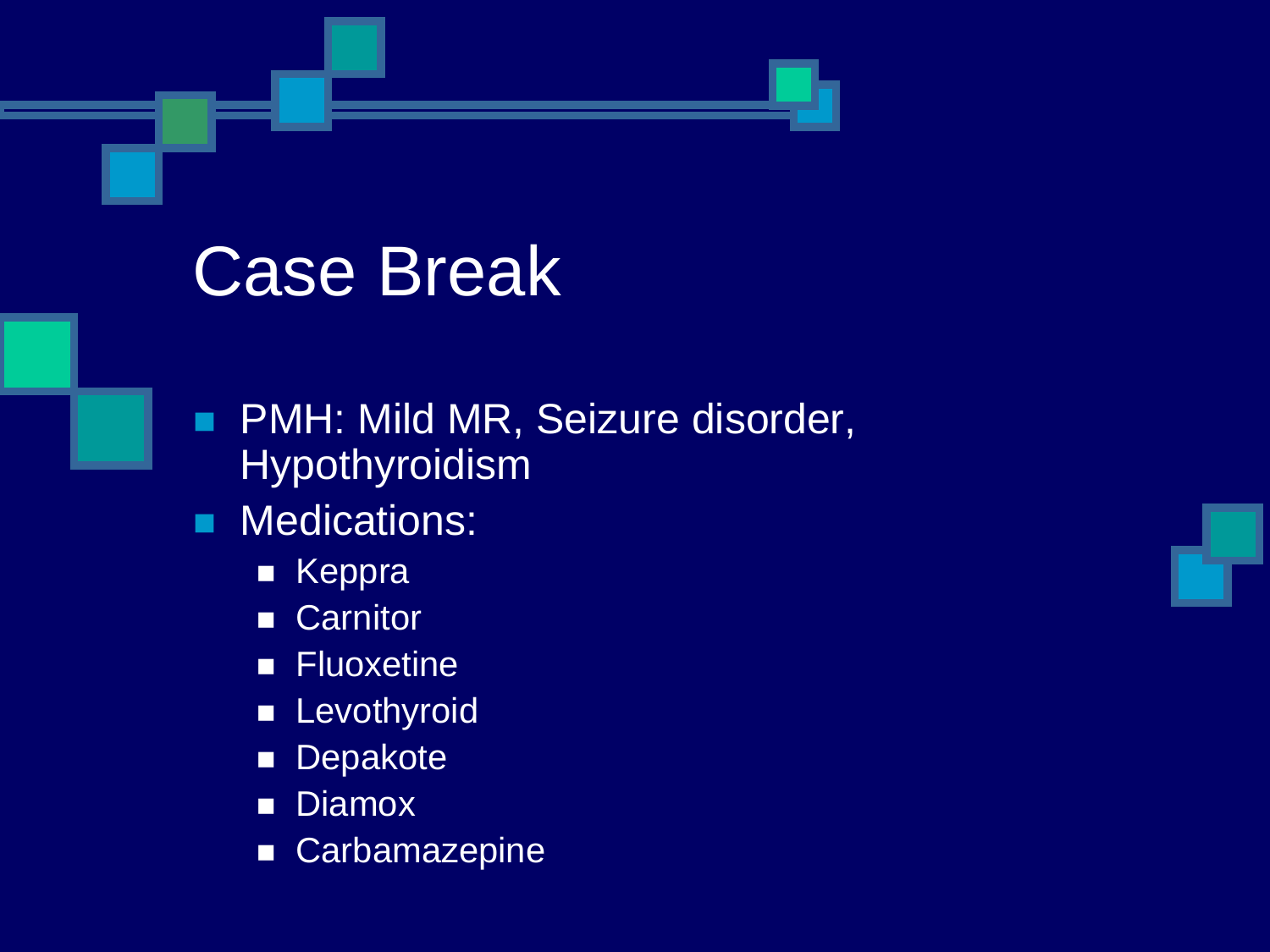- **CNS** function
	- Multiple drugs in variety of classes cross the blood-brain barrier
	- No easy measurements
	- Start low, go slow
	- Allow for the longer response time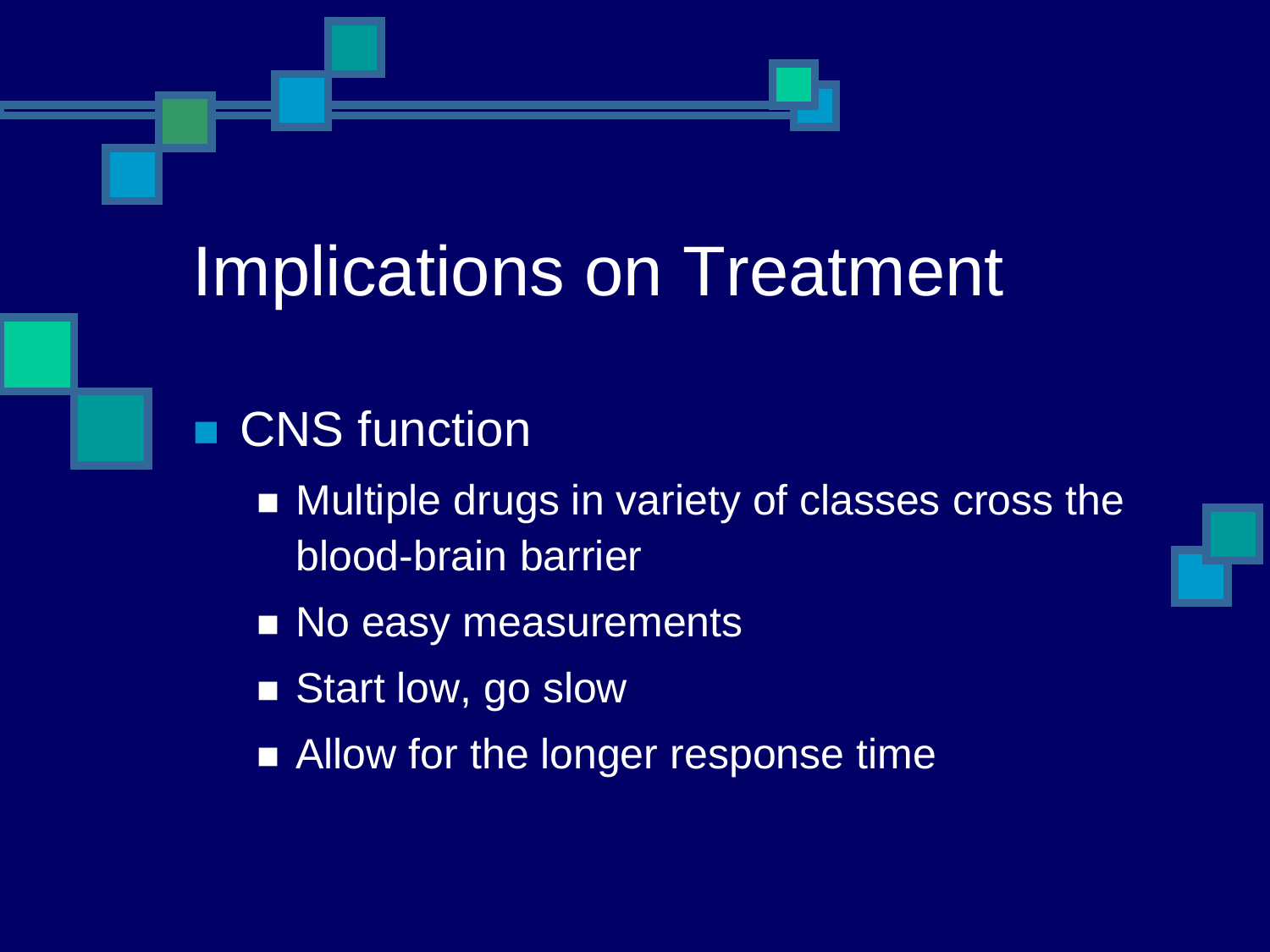#### **CNS** function

- Watch for changes in behavior, dizziness, and falls
- Keep alert and active
- Sleep patterns
- **Avoid caffeine**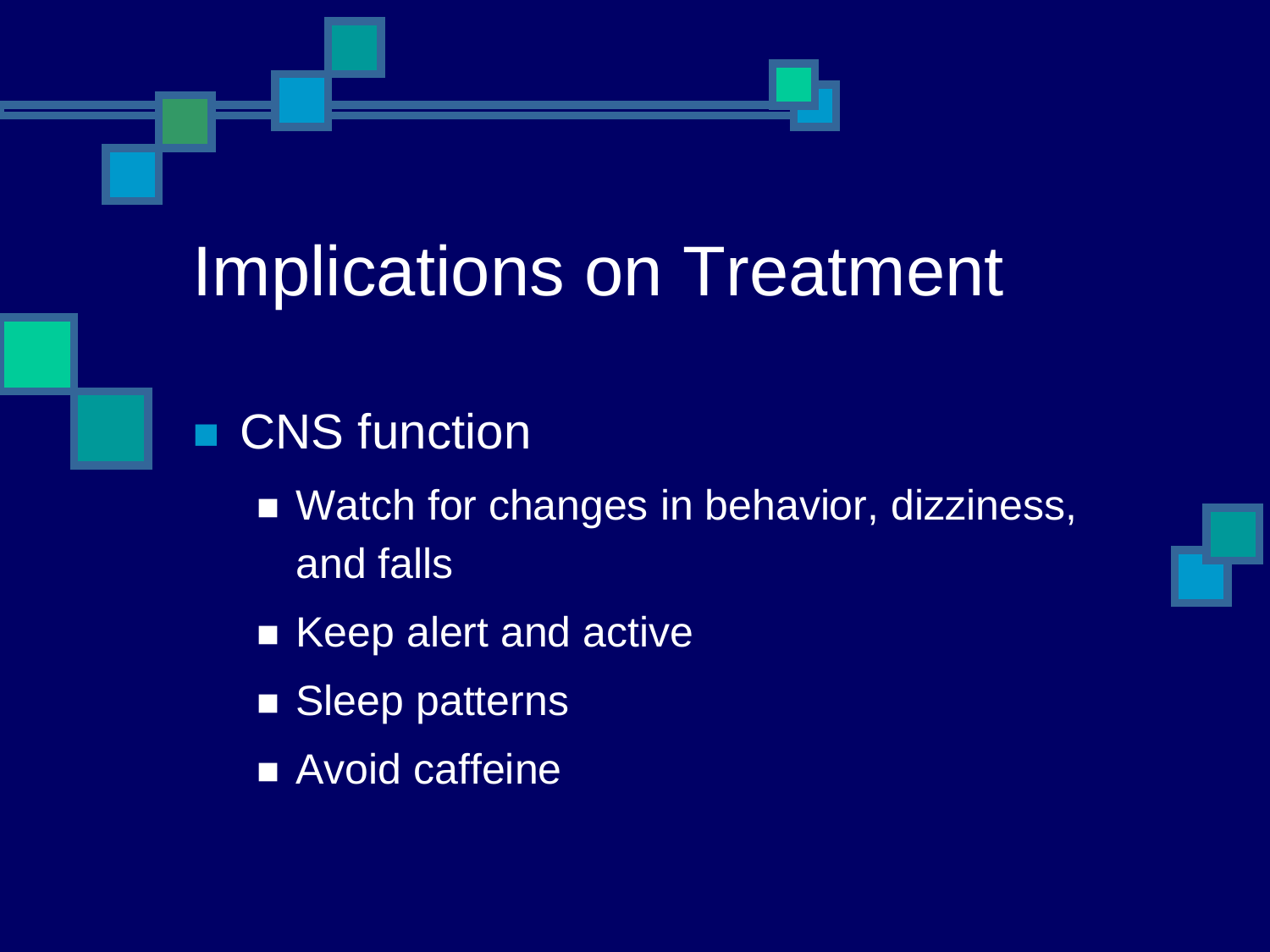**CV** function

- **Edema**
- **Blood Pressure**
- **Dizziness**
- **Heart Rate**
- **Skin turger**
- **Fluid intake and output**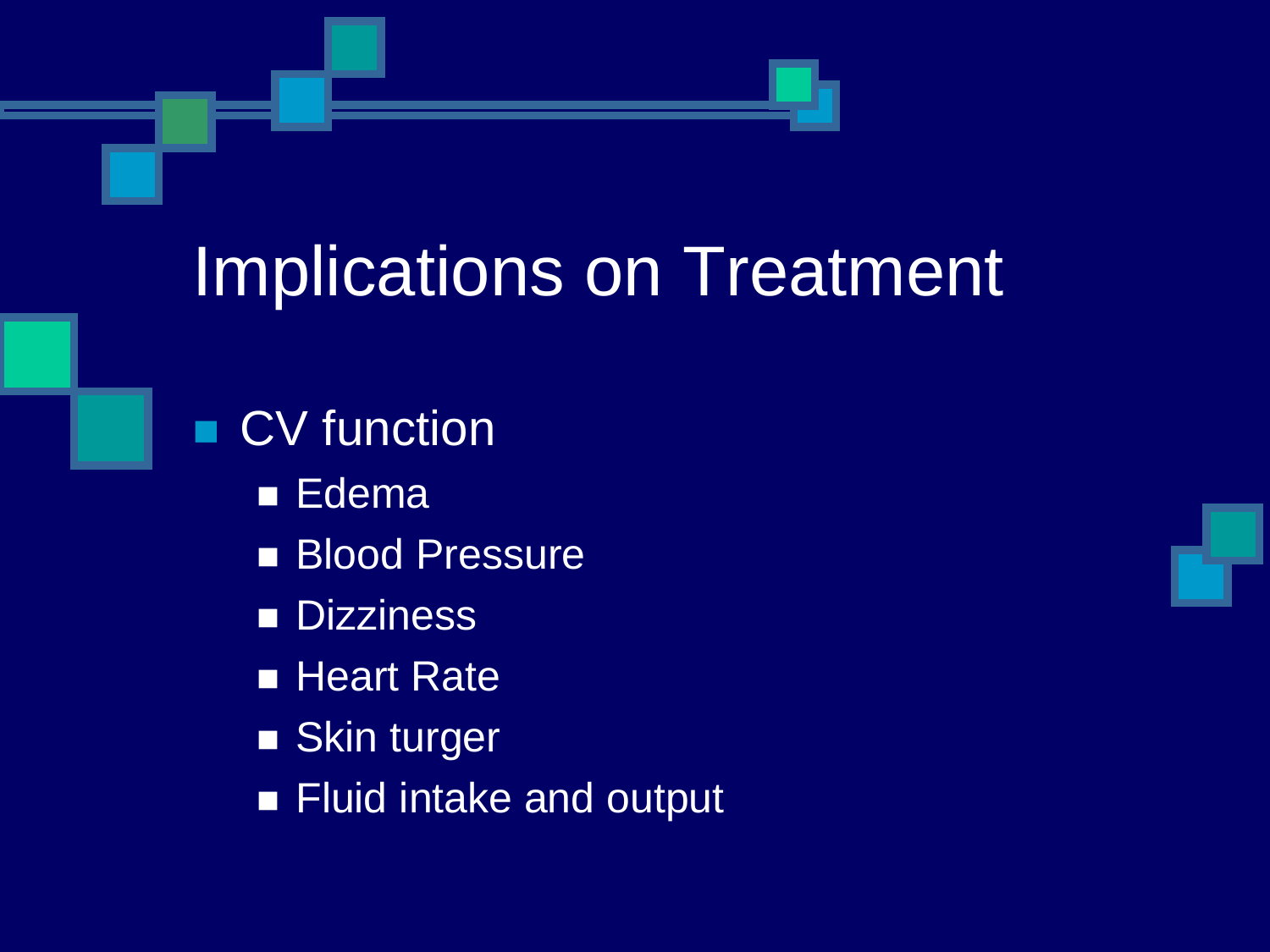- **Cardiovascular Limit salt intake** Decrease dietary fat **Increase fiber Exercise Example 12 Limit caffeine and liquor** 
	- Stop smoking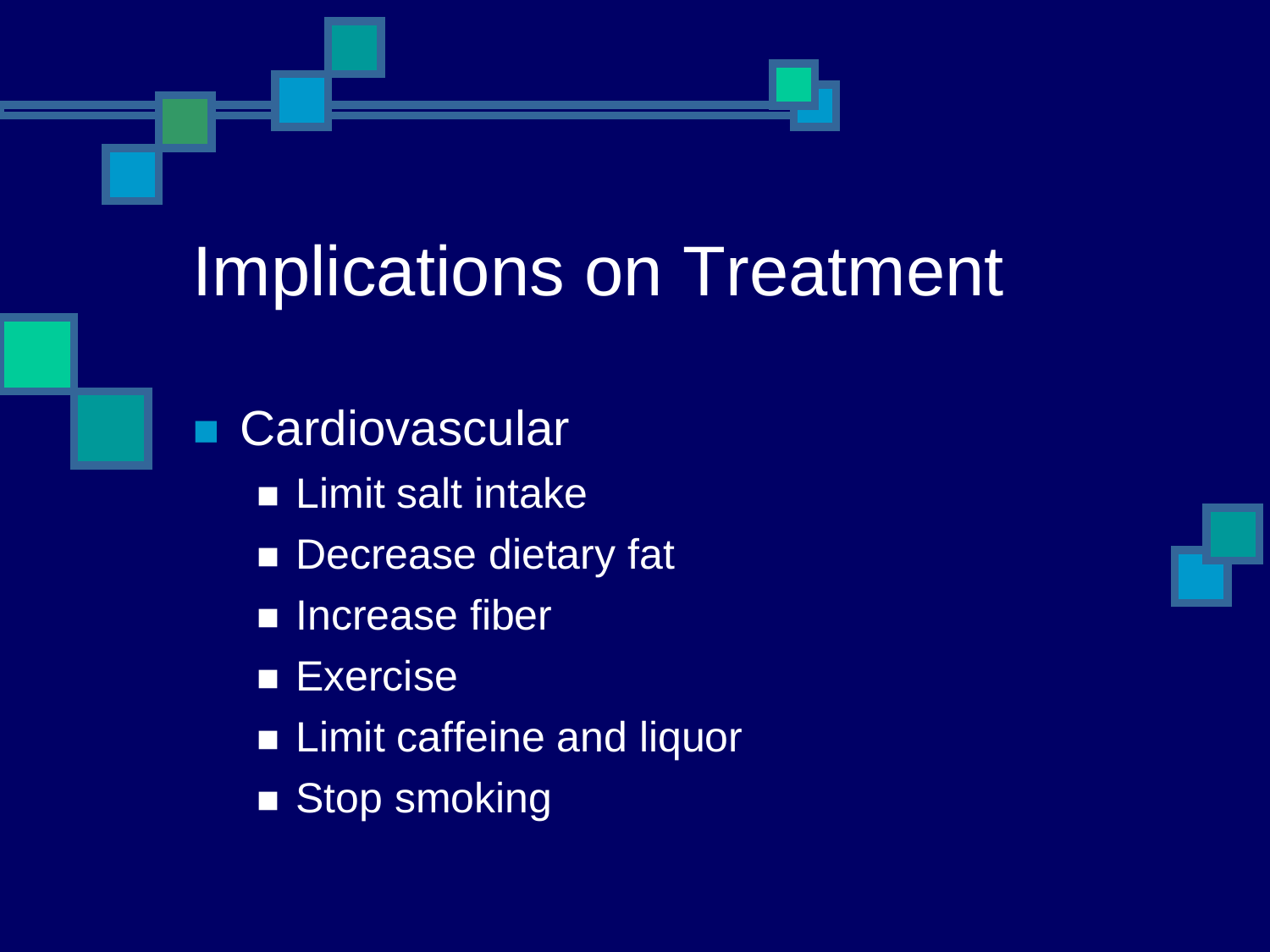- **Gastrointestinal** 
	- Cautious use of NSAIDs
	- **Appropriately administer bisphosphonates**
	- Watch for drug interactions
		- Binding drugs
		- **Acidity requirements**
		- Gastric motility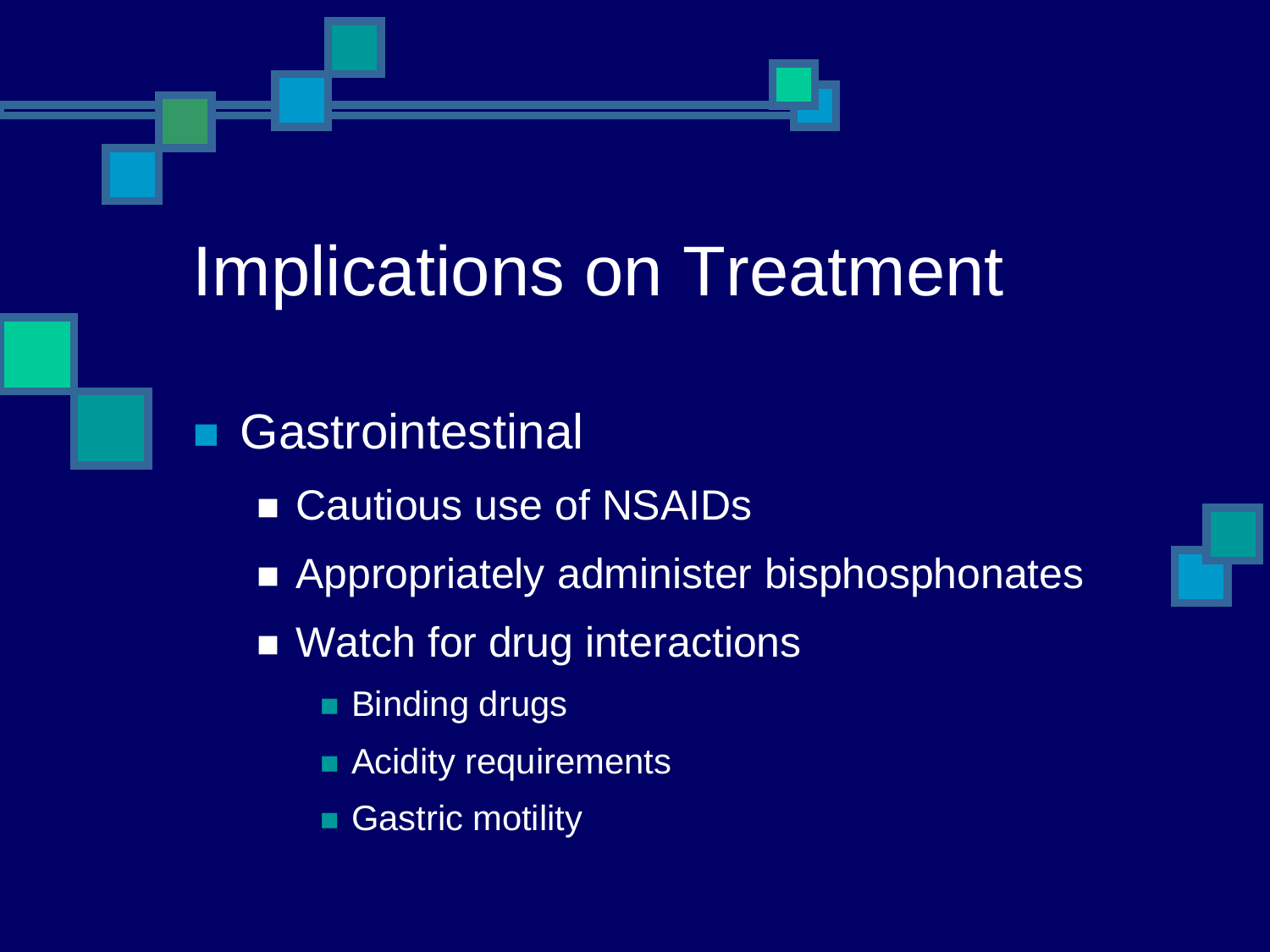- Compare dietary and therapeutic therapies
	- **Fiber**
	- **Stimulant laxatives**
	- Reglan, Bethanechol
	- **Dicyclomine**
	- Calcium and dairy products
	- **Antacids**
	- Citrus fruits, peppermint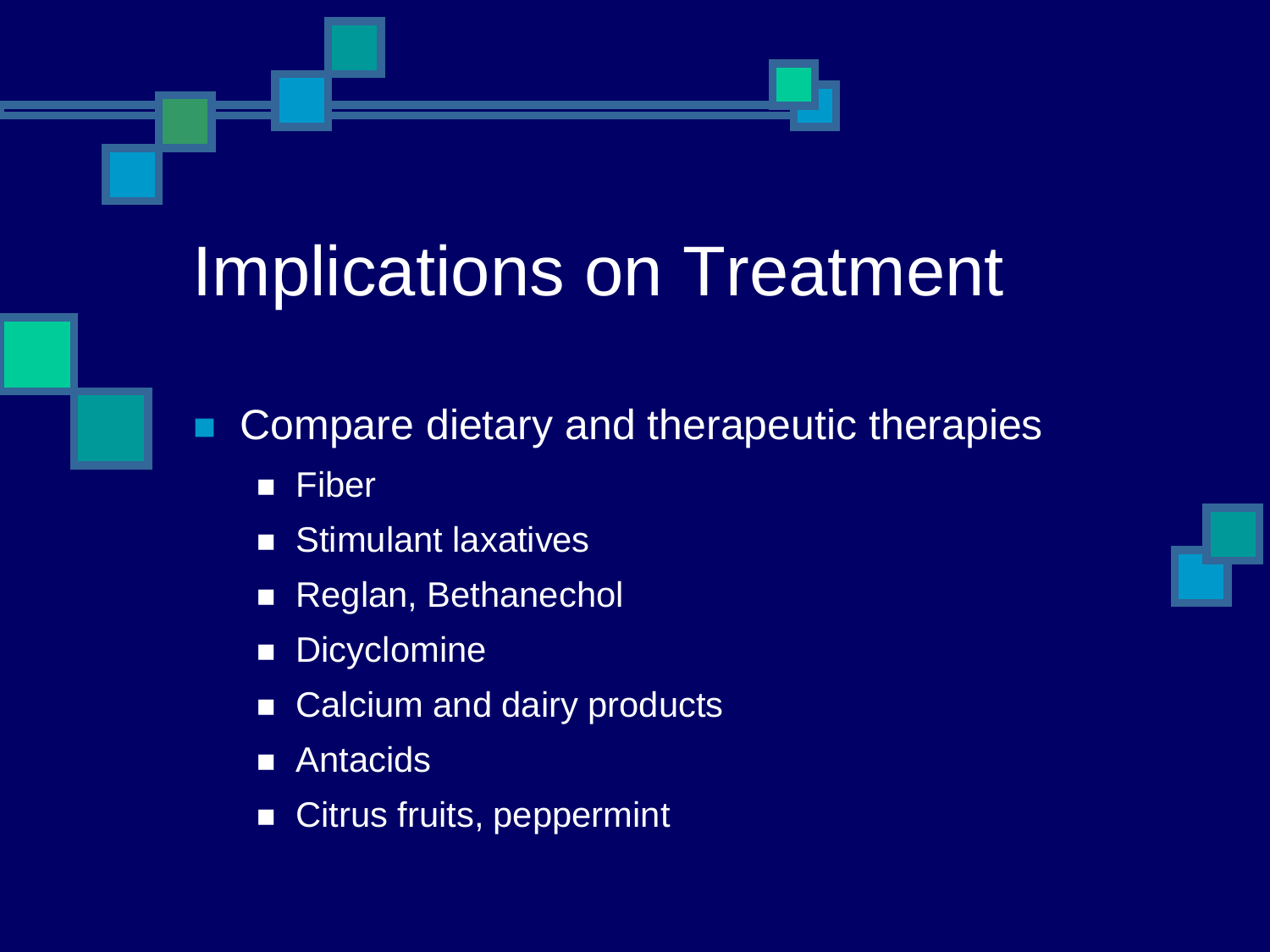- **If more than 3 GI meds needed, re**evaluate
- **Dental care**
- Smoking, alcohol, caffeine
- **Drink adequate fluids**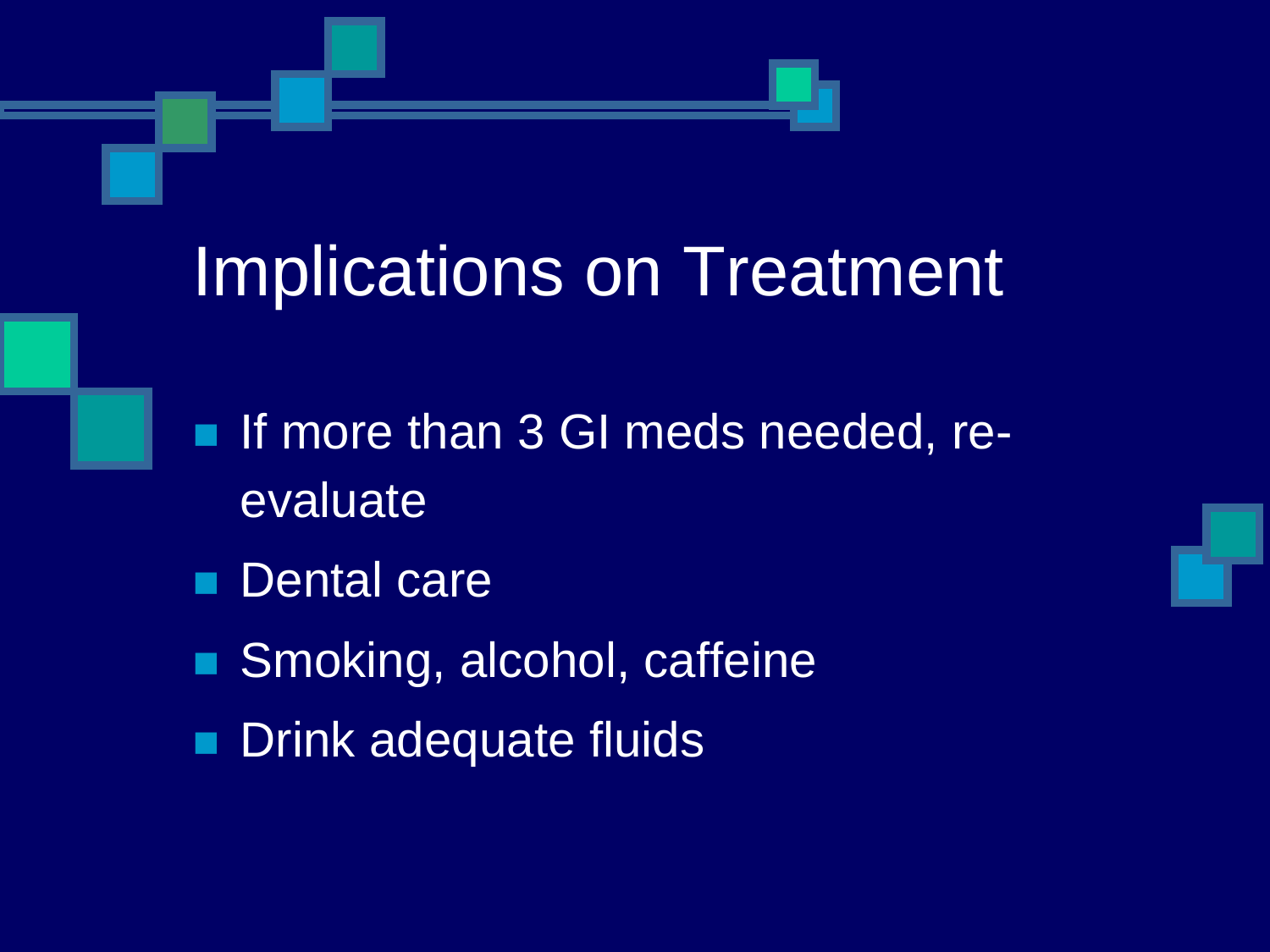**Musculoskeletal** 

**Exercise/Physical therapy** 

**Body weight** 

**Nattress** 

■ Calcium – dietary or supplemental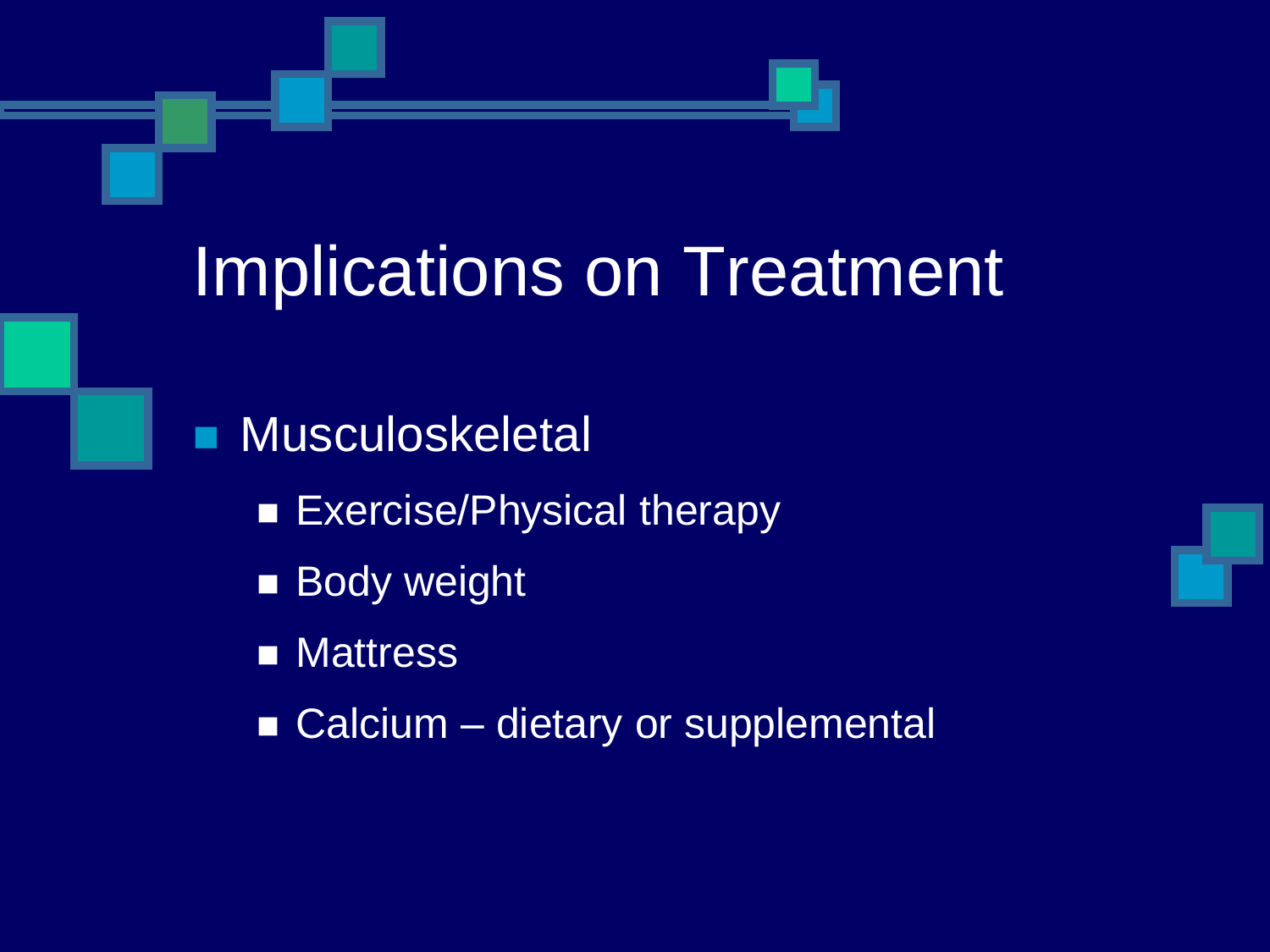### Drug Interactions

**Increased with polypharmacy Prescription, OTC, and herbal Duplicate therapy Pain Gastrointestinal Treatment of adverse effects**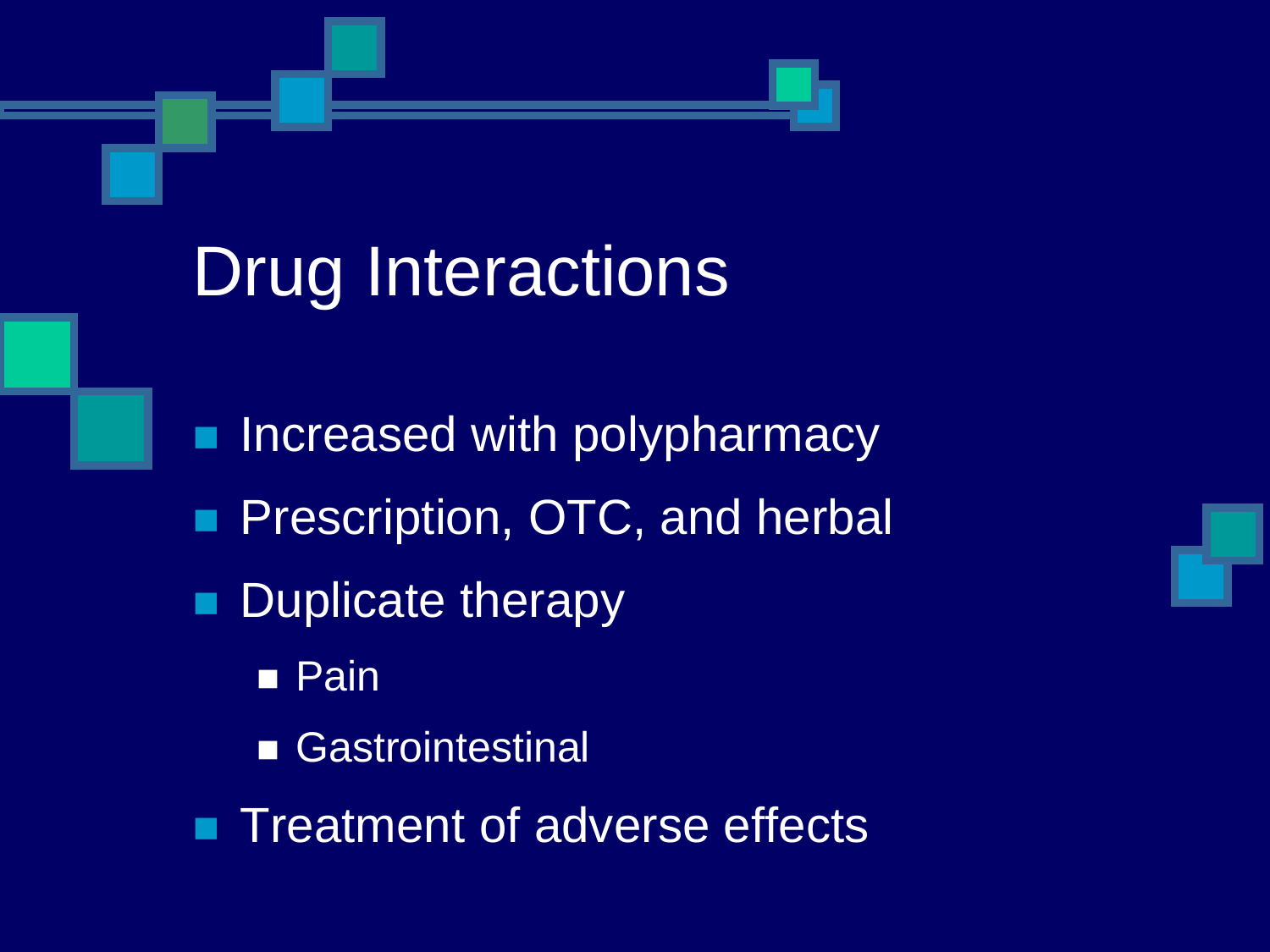### Drug Interactions

**Additive effects Anticholinergics Sedatives** ■ Competitive metabolism or excretion **Antiepileptics Antidepressants Diuretics**